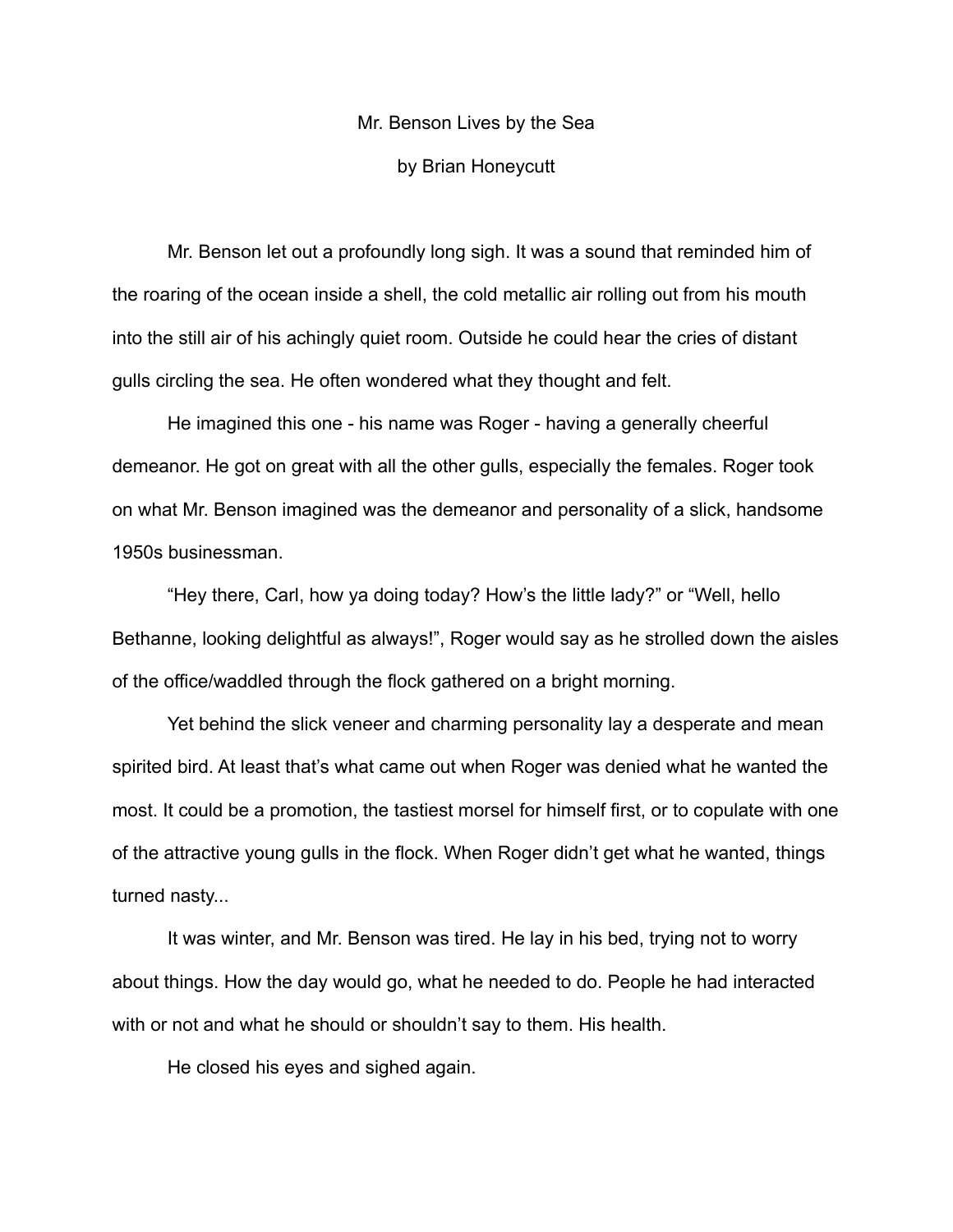*Guess I'd better get up and see what there is to see.* He thought.

So he pushed his tired old body up with stiff arms and joints that issued complaints as they whinged.

*God.* He sighed.

Mr. Benson made his way to the bathroom and proceeded to undertake his morning preparation ritual.

Remove waste. Move limbs skyward. Bend downward. Assess functioning of physical frame. Blink away the night.

Mr. Benson liked to eat Crunchy Wheat Flakes and milk for breakfast. He didn't need to do this, really, but he liked to think of himself as someone who ate breakfast cereal. He also liked wearing a tie and a slightly battered fedora. It was just who he was.

He would have read the paper, but no one did that anymore.

Mr. Benson clicked on the TV. He liked to watch TV as he munched his cereal. Soap ads, a soccer game, a show he thought was written for women but kind of liked anyway, and the news (*terrible stuff, what else is new)* filtered through his mind.

Click. Silence. A beautiful silence. Paired with soft, bright light from outside that gently swam across his painted white walls and filled his house with a cold, pristine radiance. It was like living inside a hallowed dream.

Yet a wash of immense sadness permeated everything. Sadness that lurked just below the surface of things. Mr. Benson always knew it was there. Waiting. Humming in the background and sometimes bursting out in flashes of stifled screams in his peripheral vision. Or in the mirror.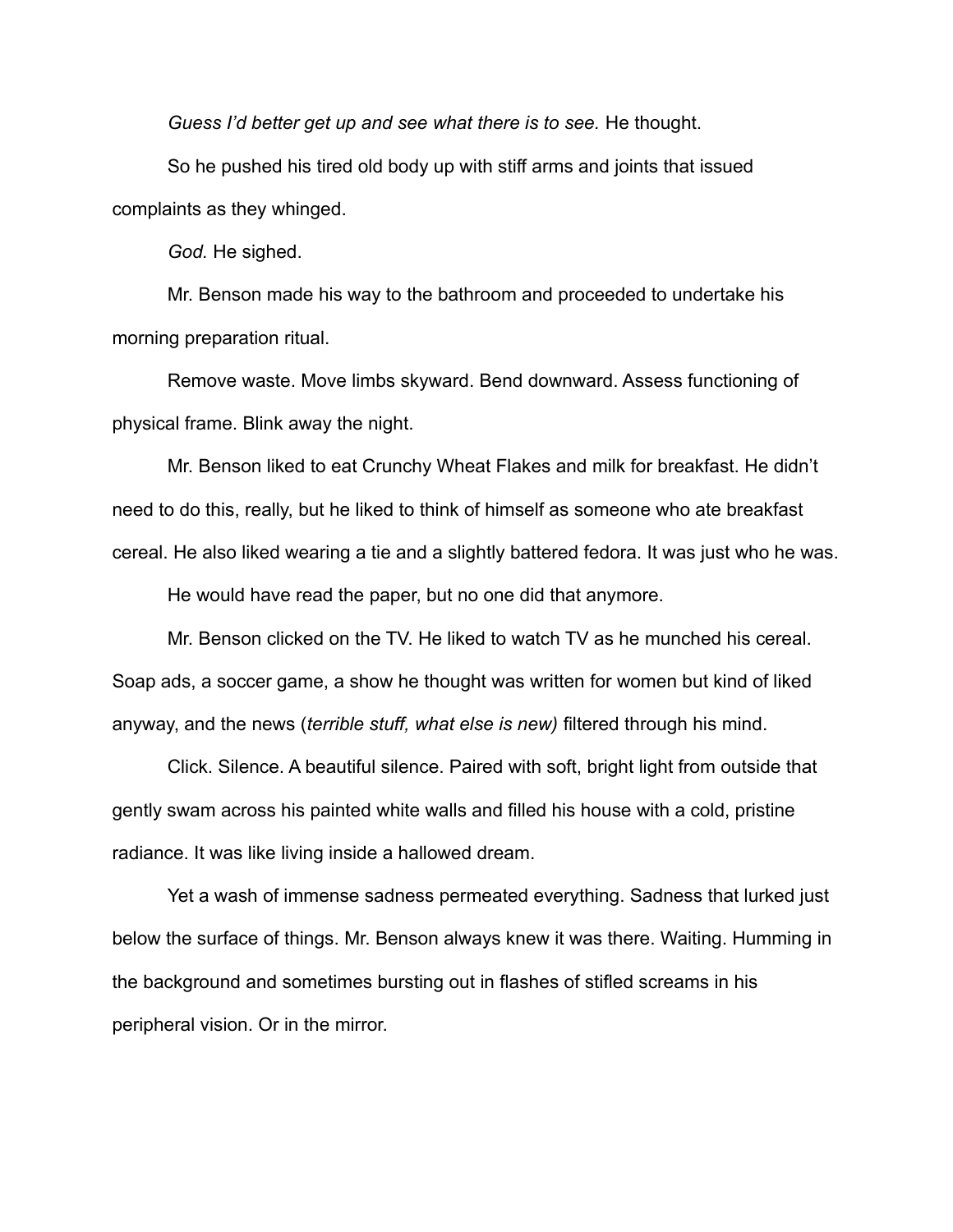Things were always hard in the mirror. Such a shiny gleaming surface devoid of any warmth. The stark reality of his howling emptiness staring back at him.

Mr. Benson adjusted his tie as the gentle rolling sounds of the waves flowed softly around him.

Piercing sunlight brought Mr. Benson closer to the realm of the awake and living as he stepped outside.

### *Another beautiful day.*

Mr. Benson made his way over to his favorite bench. It overlooked the sea, sat directly in the sun, and was fortunately generally free of gull shit.

He eased his tired body onto the bench. It felt like he was dragging all the eons of the past behind him like some sort of leviathan of time.

Having placed himself upon his seat of comfort and power for the day, he took in the sights and sounds around him. The sun beat down with merciless joy overhead, while the waves continued their gentle wash of sound unabated. Wonderfully deep blues blended together in a liquid merging with lighter shades of azure that reminded Mr. Benson of the Caribbean.

Mr. Benson loved the sea. He loved the idea of living in some foreign locale. Somewhere tropical maybe, though he wasn't sure he could handle the humidity, as he'd heard his mother recite her distaste for such climates repeatedly throughout his childhood.

A surge of long managed bitterness rose up within Mr. Benson. His mind offhandedly made its way, turning like a river into a well worn groove, to scenes of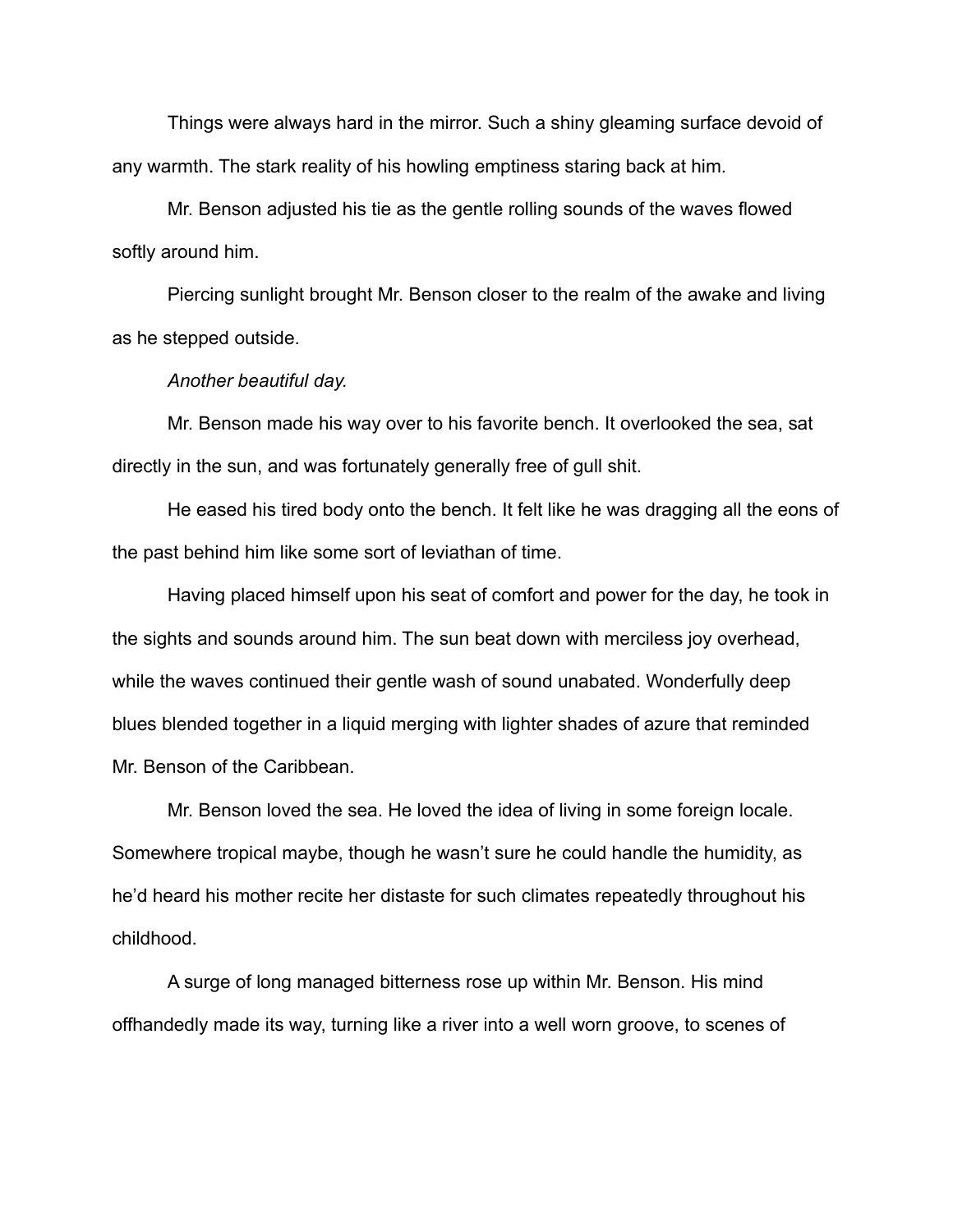intense hatred and sorrow, of long ago battles with his mother. Of nursing silent raging pains with thoughts of revenge.

But all that was mostly background for Mr. Benson, who was soon startled from his unconscious reverie by the curious look of a gull that had come to join him on the ground near his bench.

"Huh, well, hello there friend," Mr. Benson grunted. "Hmmm. Hungry, eh? I've got just the ticket,"

Mr. Benson creaked his way towards his side, where he had a bag he had brought. He knew he wasn't supposed to be doing this, but it was one of his guilty pleasures.

Mr. Benson reached into the bag and retrieved a clenched metallic fist holding a wad of bread. He creaked his arm towards the gull and began crumbling the bread onto the ground.

Soon he had many more feathered visitors join him around his wooden perch. Mr. Benson was delighted. His lips even slowly formed themselves into an upturned halfcircle, something Mr. Benson was given to understand denoted a sense of happiness or pleasure.

He didn't even mind when some of the gulls landed on him. Though he took pains to shoo them away should they seemed poised to defecate on top of him.

"Wow! Mommy, look at all the seagulls!" a small voice cried.

Mr. Benson turned his head. It appeared he had a new visitor.

A larger human - female, probably the mother, Mr. Benson assumed, replied "Yes, dear, there's quite a lot of them aren't there?"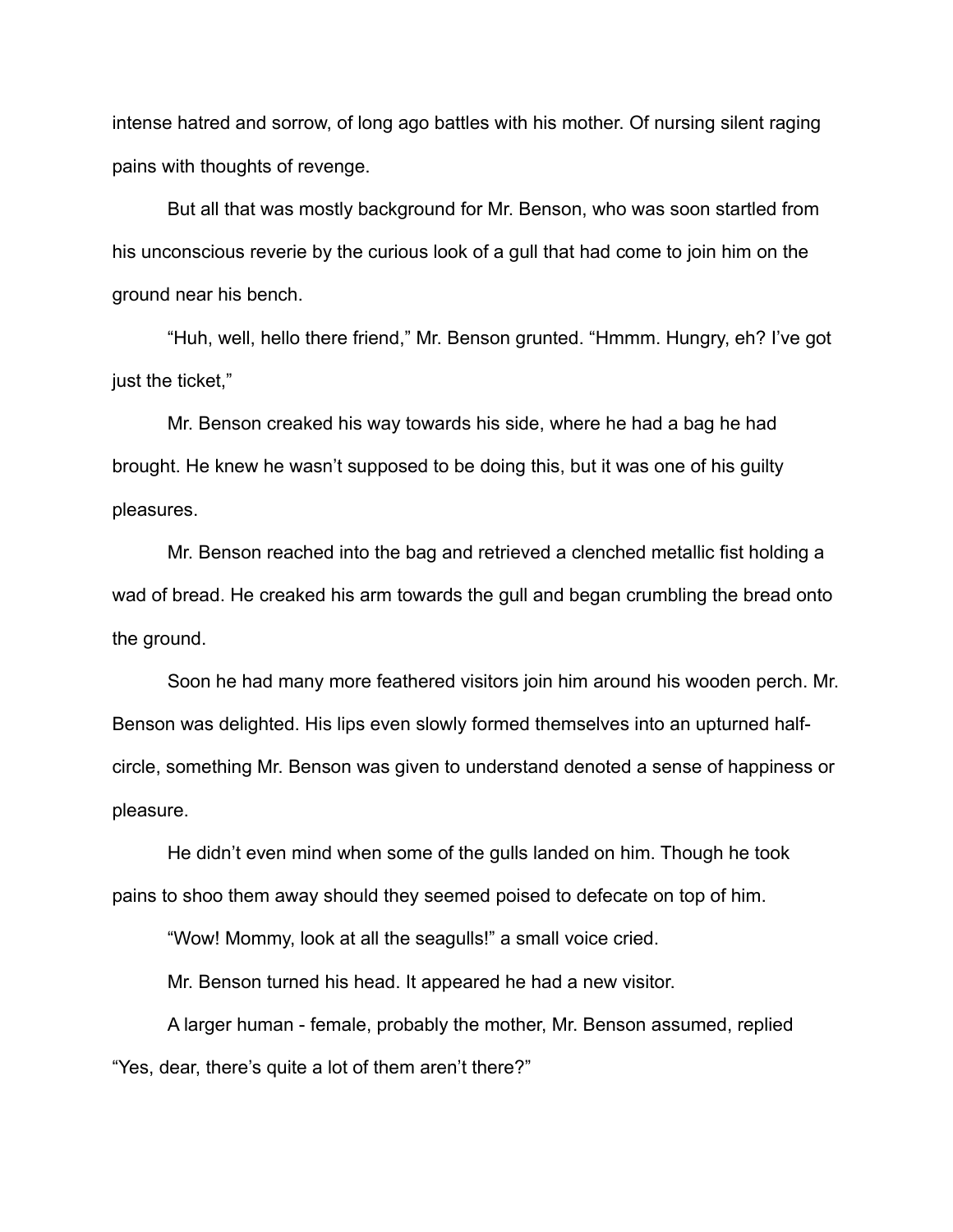Mr. Benson wasn't sure if he should be worried or not. He didn't need anyone reporting him or passing judgmental comments against him. He also was afraid, though he wouldn't admit it, of the child (*yes, that's what they are called…*) stealing his flock away from him. After all, he was younger, more vibrant, surely of more interest to his capricious gull friends.

*But I have loyalty! And a steady stream of bread!* Mr. Benson thought.

Mr Benson fiercely clutched his bread, causing crumbs to cascade to the pavement. He gazed intently at the young boy, his eyes two narrow slats of smoldering suspicion.

The young boy didn't seem to notice. He was focused upon the gulls. He happily waddled over to the birds, a wide, beaming smile stretched across his face. Some of the birds flew away in fear, but most stayed. The promise of food was too strong.

The boy let out a laugh, a merry sound that caused Mr. Benson to cringe inwardly in tension ever so slightly. The boy tried chasing the gulls a bit, his chubby young hands inevitably clutching only air. Yet this did not seem to impinge upon his seeming delight.

Mr. Benson thought about the strangeness of this for a time. What did it mean? How could one be so happy with defeat?

Mr. Benson was snapped suddenly from his reverie when he noticed the boy staring up at him and smiling.

"He'lo!" The boy chimed.

"Er, hello." Mr. Benson replied. He was unsure of this newfound intrusion upon his otherwise orderly life.

"Whatcha doin'?" the boy asked.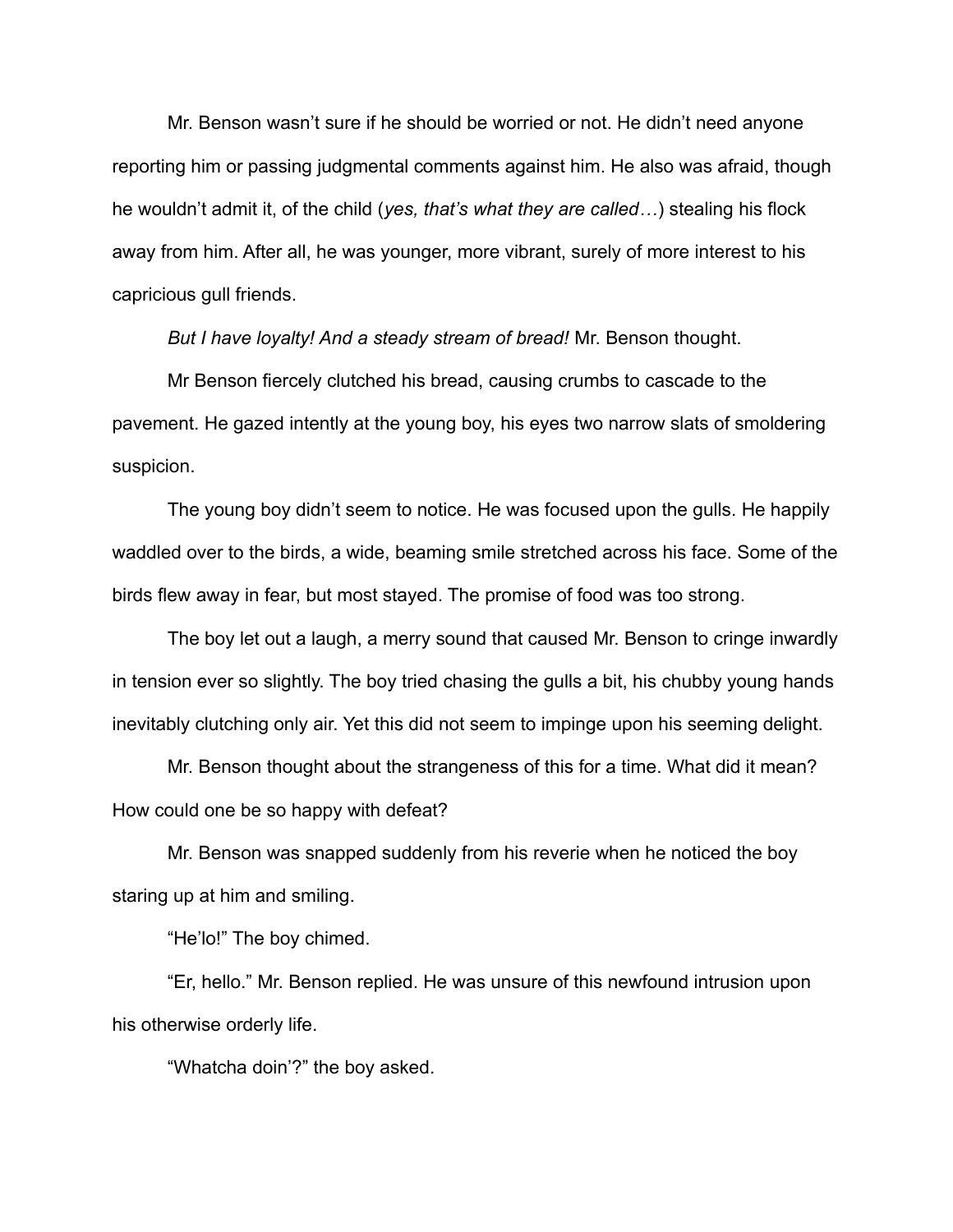"Feeding gulls." Mr. Benson answered.

"Hmmm. Birdies!" The boy happily exclaimed.

Mr. Benson wasn't sure what to say. Yet the silence seemed awkward and to beg for some kind of response.

Mr. Benson nodded slowly.

"Yes. Birds." he replied.

"Tommy, let's let the man feed his birds," said the mother.

"Mmm, but I wan' feed them too!" Tommy cried.

Tommy's mother smiled nervously and took her son's hand.

"Well, let's see if this nice man will let us use some of his bread, OK?" the mother replied. "How bout it, sir, may we have a little of your bread to feed the gulls?"

Mr. Benson froze. He stared at the mother and her son. Then he looked at the bread clutched in his hand. Back and forth he went. He thought. *Hard*. This was something unexpected, a dilemma. He didn't like those. He just wanted to feed the birds. It was something he counted on every day. He stared at the bread and continued to think hard, difficult thoughts.

Noticing his consternation, the mother said, "Wellll, maybe we had better let the man be, Tommy."

"Oh. OK." Tommy said, lowering his head as well as the pitch and volume of his voice. After a passing instant the boy's head sprung up and he smiled at Mr. Benson.

"Bye, bye, Mister!"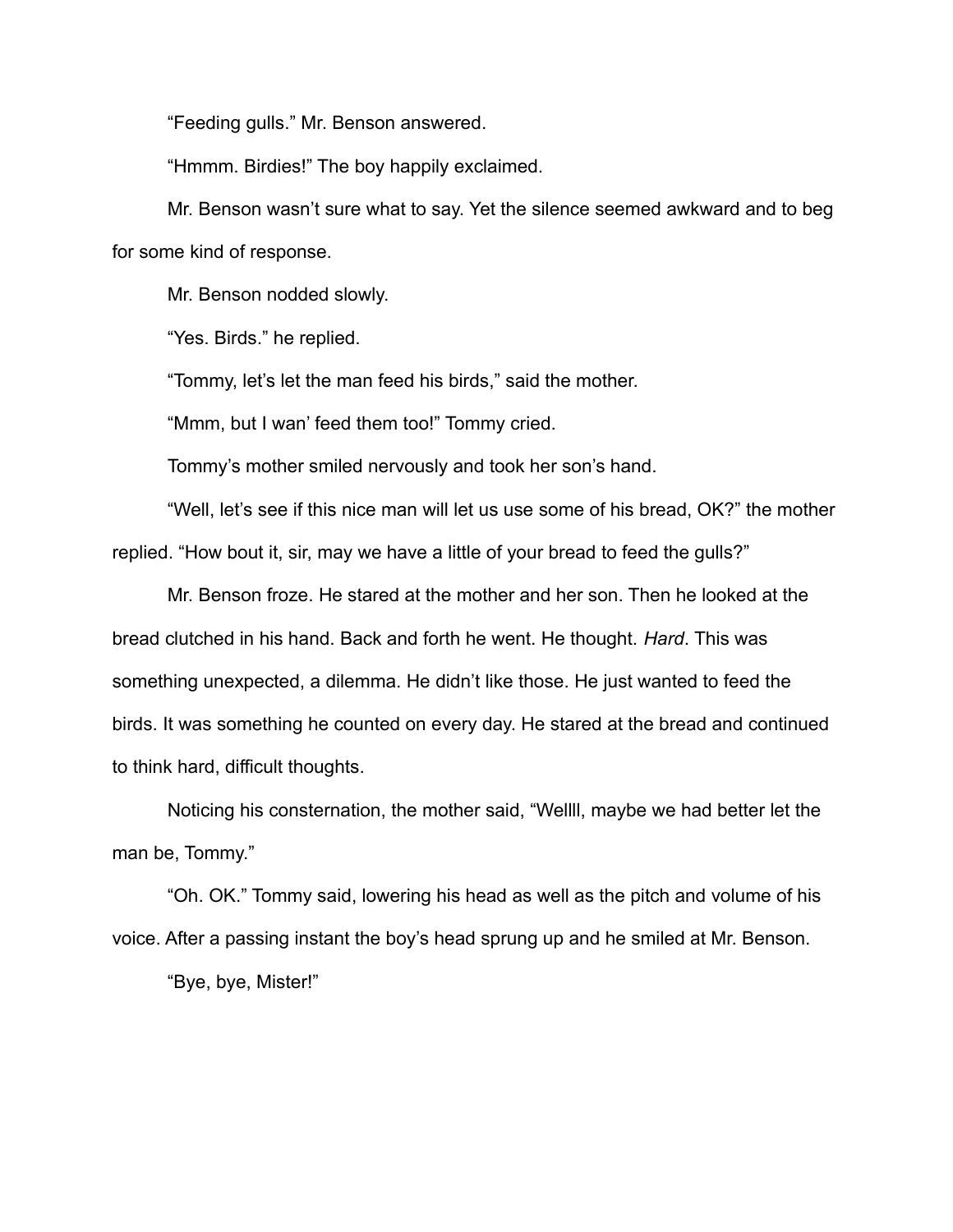Mr. Benson stared at them for a moment in silence before they left. When they had gone he turned again to stare with unfocused intensity at the bread slowly being crushed in the vice like grip of his hand.

*Bread…..Birds….Give up my bread??? Why? Mmmm I don't like this feeling. I'm glad they are gone. But somehow I feel...something..sad? Hmmm..I feel…*

Mr. Benson wasn't sure what to call this feeling. It felt somehow expansive and empty, like a giant hollow metal sphere floating all by itself in space. Eternal, powerfully beautiful. Strangely coated in numb misery and stifled joy. A disconnected sphere of isolation.

Mr. Benson didn't know what to make of such thoughts. Such images. They passed through him like a half-remembered dream passes through a dreamer upon waking.

He stared once more at the sea and sky, mindlessly feeding the gulls as he did so.

Soon the sun was sinking into the sea. Fantastic pinks and oranges melded together in the sky with the shimmering light of the dying sun.

Mr. Benson was tired and out of bread. In any case, his batteries needed charging, so it was time to go home.

At home, Mr. Benson got ready for bed. He splashed water on his face, another unnecessary ritual he enjoyed, and stared into the mirror. The roar of the sea and a strange rumbling buzz coursed through his mind. Water droplets slowly dripped down his face while he stared. He thought about the boy and his mother. That shining,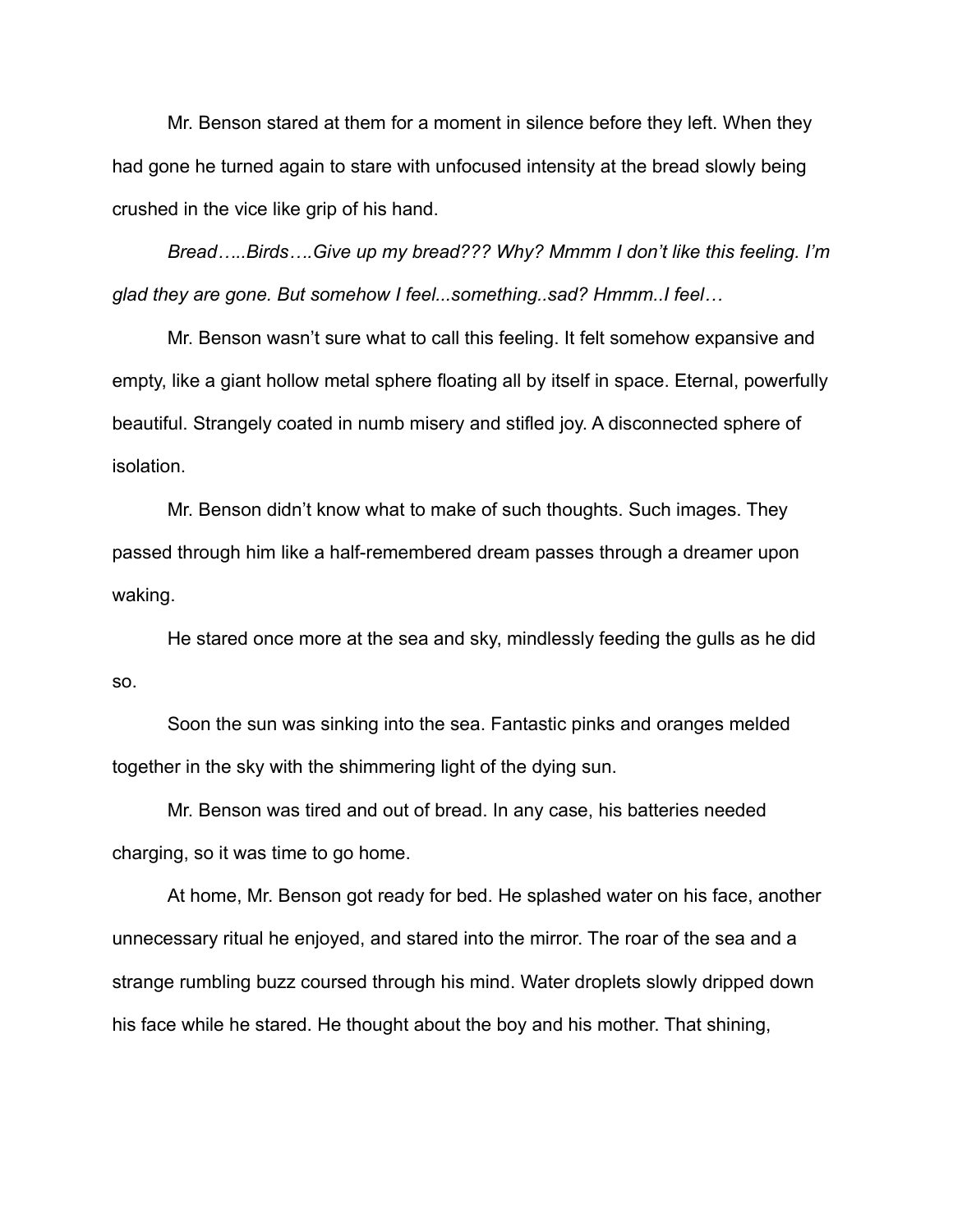beaming smile that so pained and enlivened him. The shock of their meeting. The beautiful azure blue of the sea. The strangely sad parting.

As he slipped into bed, Mr. Benson again thought of his feelings, of space and time stretching out in infinite waves in all directions. Of the sphere in giant isolated space. Suddenly Mr. Benson knew what he had felt then.

He felt alone.

# **Day Two**

*In other news…*

The TV buzzled its soft crackling noise of the day's events as Mr. Benson crunched on his cereal. Stray, almost imperceptibly small pieces of wheat flakes occasionally drifted slowly in a gentle downward spiral onto the floor or into the cracks of the couch, to be lost forever, witnessed by no one as they decayed and vanished.

Mr. Benson let out a deep and heavy sigh.

*So much happening in the world….*

But inside Mr. Benson felt cold, bored. One could say sad, but it was as if the sadness was screaming behind a padded wall.

Mr. Benson clicked off the TV and proceeded directly to the bathroom to clean himself and get ready for the day.

Once outside, the sunlight shone relentlessly into his eyes, forcing him to squint. The light brown of his tie and weathered hat was illuminated in such a way as to evoke a sense of a well worn, comfortable chair and a home filled with love and longing. Of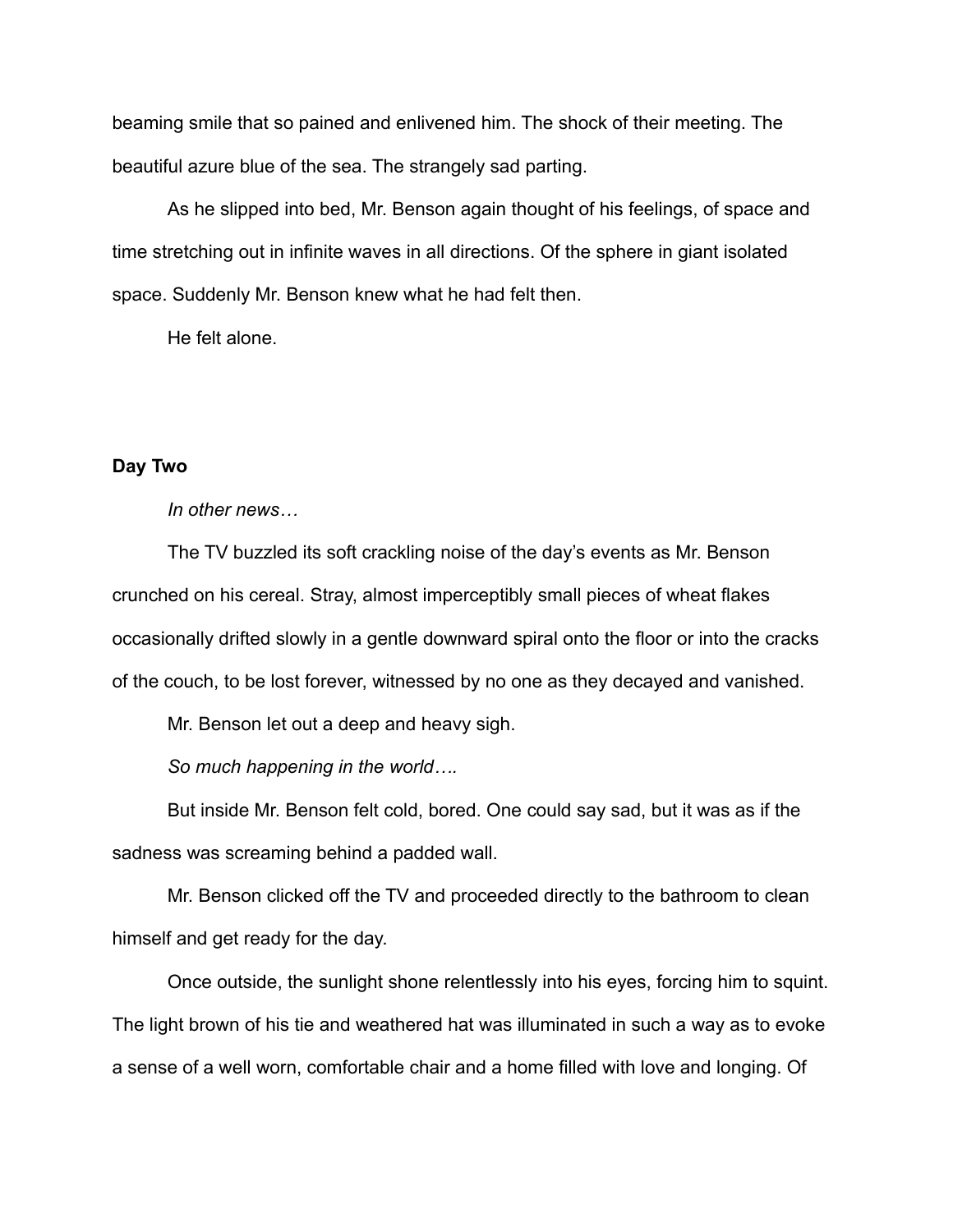time passed and distant memories and unexplored lands stretched out throughout one's mind.

Mr. Benson eased onto his bench and stared at the sea. He opened his bag of bread and began to aimlessly feed the gulls. The same azure blue from yesterday was there, again reminding him of the tropics or the Caribbean.

*Rosie…*

He thought back to times when he held her hand and smiled as their eyes met. He felt somehow sheepish with so much intimacy even after 23 years of marriage, but he also felt emboldened and safe in her loving presence.

He remembered how they had eaten at that little café and eaten a local type of sandwich and drank coffee. His insides buzzed with the stuff, the vast open feeling of the world around them, and the steady pulse of being connected to Rosie.

*Rosie...how I miss you…*

Afterward they strolled languidly along the shore. Somehow it felt like they had managed to escape from all the worries and noise of modern life out there. Like entering a different dimension almost. Locals pedaled past on their bicycles, or chatted animatedly amongst themselves, while tourists basked in the peaceful glory of the first throes of sunset or played with their children.

"He'lo 'gain!" a happy voice chimed.

Mr. Benson slowly roused himself from his memories. *Huh? Oh. You again…sigh… I just want to have a peaceful day…* "Oh, um, hello, sir." said the mother. "I hope we're not disturbing you." "Er…" Mr. Benson replied.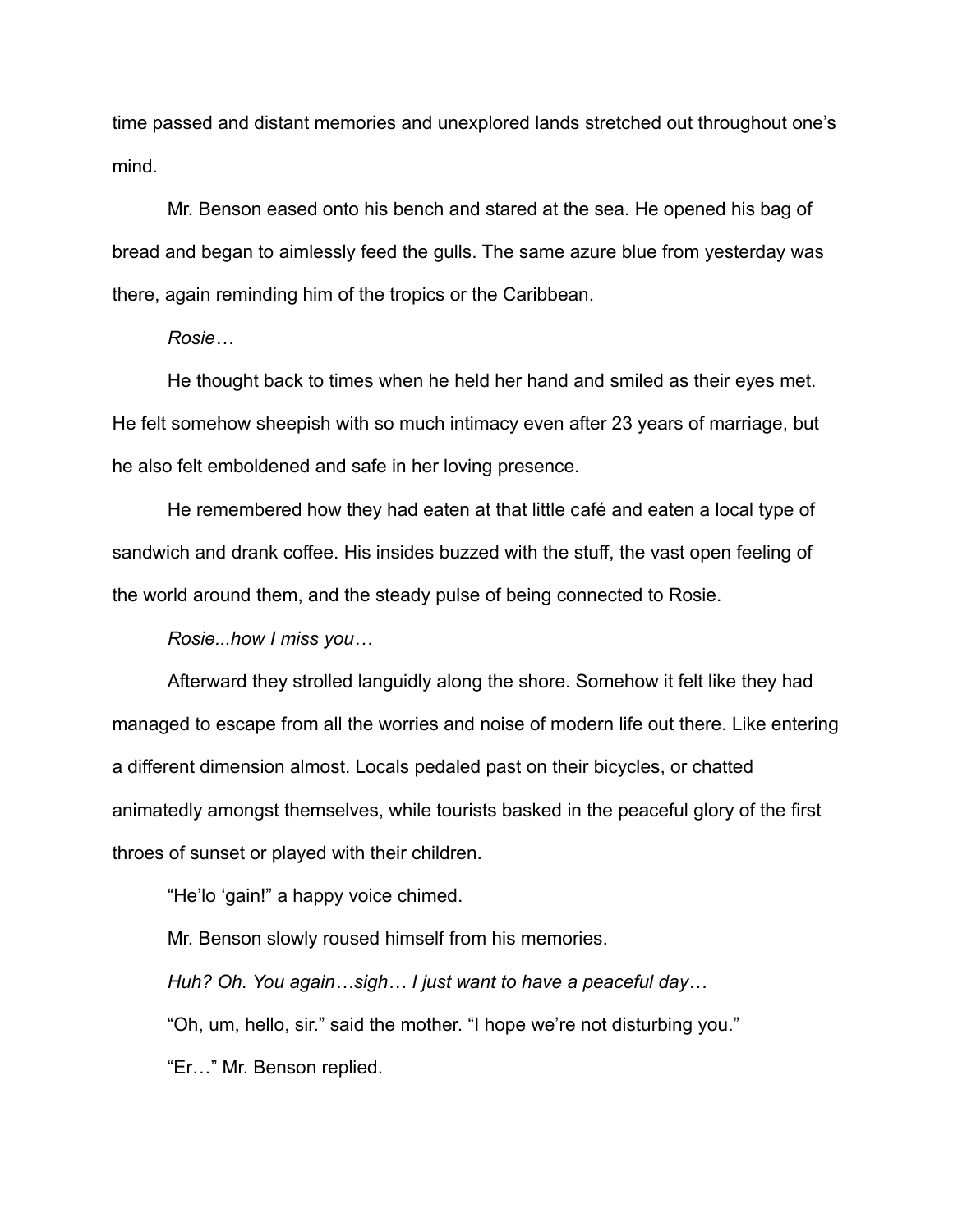"Birdies!" Tommy shouted.

Mr. Benson was unsure of himself but he decided to hazard a response, if for no other reason than to avoid the horrid agony of prolonged silence.

"Er...yes. Birds."

"They hungee…" Tommy burbled.

Mr. Benson stared at the boy. Such brightness. He reminded him of the sun. It hurt almost as much to look at him. This made Mr. Benson feel like his insides were sinking, like a wet sand castle slowly crumbling to the shore.

Tommy waddled towards the birds, then jumped. He smiled at his game.

Mr. Benson became nervous. He was afraid the birds would fly away or be upset. He imagined Roger giving the boy a talking to.

"*Now see here, boy. You can't just go around doing whatever you please. Stirring up trouble and the like. Why if I did everything I had a mind to do - ho, ho! - let me tell you, boy. There would be consequences. Dire consequences, indeed! In fact-"*

"You look sad," the little boy said.

Mr. Benson swiveled his head to meet the boy's gaze. He felt uncomfortable. He wanted to escape, back to that time with Rosie, to his TV, anywhere. It felt like his insides were wriggling.

He sighed.

"Sad…" he said.

The gulls continued to peck at the bread in Mr. Benson's now motionless hand. Some even tried to get at the bread inside the enclosed bag sitting next to him.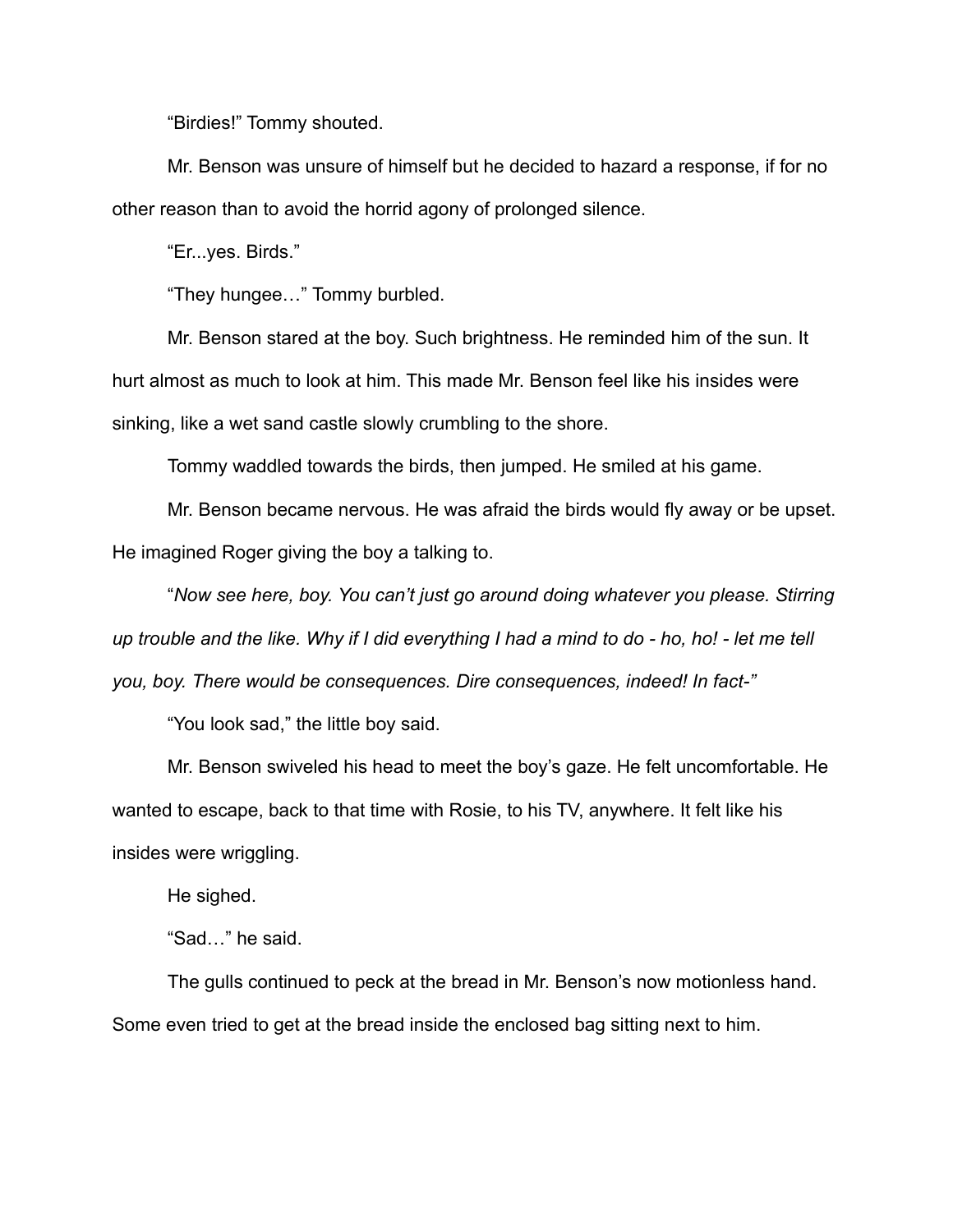"Tommy, it's not nice to say things like that," his mother said. "Excuse my son, please, sir. Come on, Tommy."

"Bu', Mommy! I wan feed the birdies!" Tommy whined, tugging at his mother's hand.

Something about this small creature's pathetic attempts to free itself from the clutches of his larger keeper awoke something inside Mr. Benson. It reminded him of himself somehow.

"Bread," said Mr. Benson. His arm creaked as he slowly stuck it out, offering the doughy lump of squished bread to the boy.

Tommy, now released, came hurriedly towards his new found benefactor. He took a small bit of bread and showered it clumsily across the pavement. A piece or two even hit a bird in the head, but they didn't seem to mind.

Tommy giggled profusely.

"Well, what do you say, Tommy?" his mother prompted.

"Tank-oo!" Tommy exclaimed with delight.

Mr. Benson felt strange, as if he had crossed some previously unseen threshold. He quivered with the first inklings of feelings that were seemingly swelling up inside him. Somehow he thought Rosie would be proud of him.

Mr. Benson noticed that his mouth was doing that half-circle thing again. Only this time, he hadn't planned it. This brought a dim memory back to him. Of swaying palm trees and twinkling eyes, of feeling safe and secure next to Rosie in bed at night. Times that felt distinctly not sad. Something more. Something warm and glowing. Something precious that made him want to be alive forever.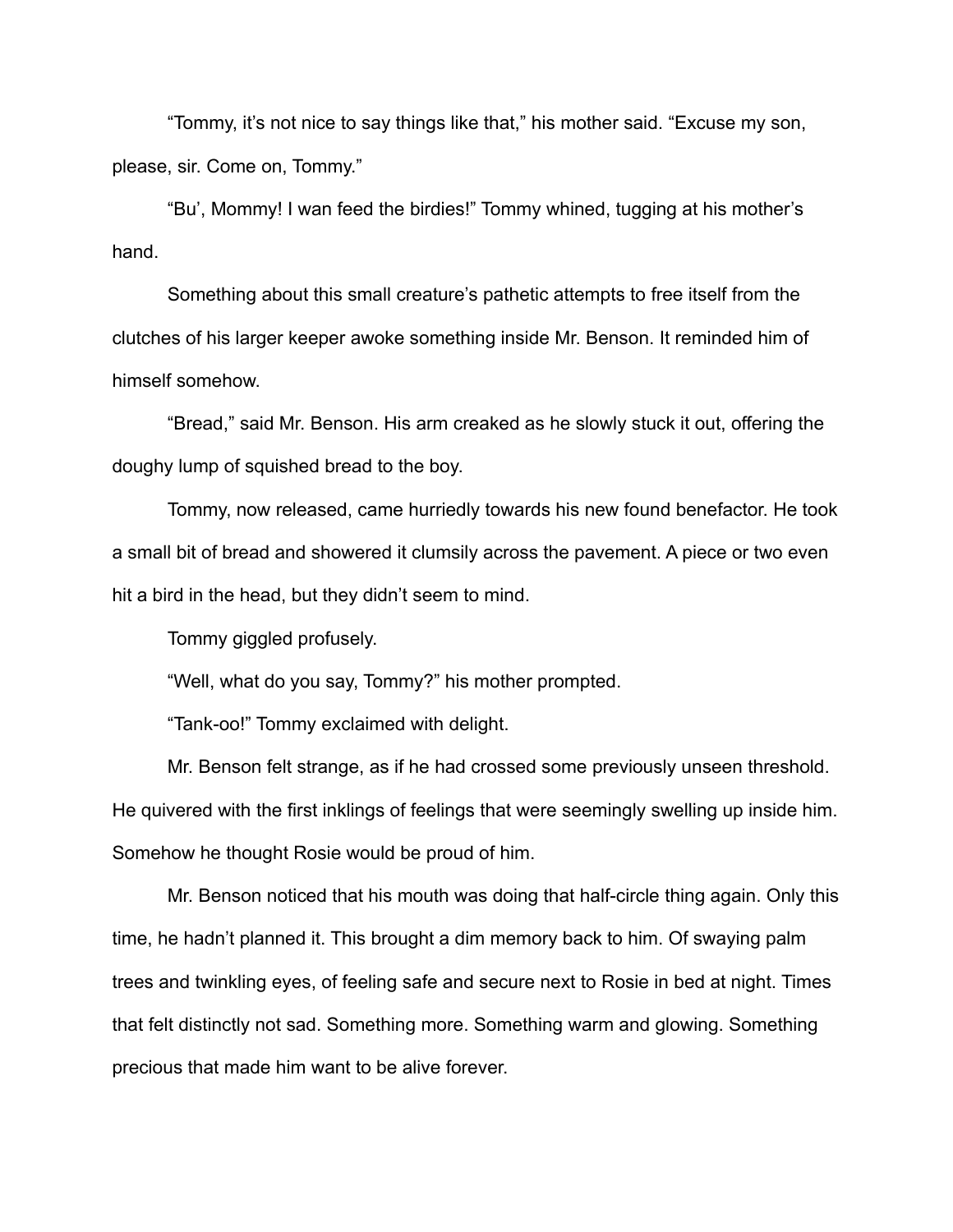"I'm Theresa, by the way."

Mr. Benson was quicker this time.

"Benson," he replied.

"Well, nice to meet you, Benson," the woman said.

"Benson!" shouted Tommy.

After a while the bread was gone and the birds began to look elsewhere for their food. The woman and her boy had told Mr. Benson they were here on vacation, that they had heard the sea was wonderful this time of year. Mr. Benson didn't say much but nodded in what he thought was a polite way at these personal revelations.

"Well, I think it's about time for us to get some lunch of our own, kiddo."

Tommy, still smiling, replied, "OK. Time for lunch."

"Thanks again, Benson. Maybe we'll see you around," Theresa said.

"Yes. Around."

"Bye bye, Benson!" Tommy exclaimed with an energetic wave.

"Yes. Goodbye."

When he was alone again, Mr. Benson took in the quiet of his surroundings. He inhaled the salty air of the sea and looked longingly out at the horizon.

After a time he was filled with a sense of peacefulness. This in turn eventually gave way to the first hints of his solitariness as a slightly chilly wind crossed his body.

*Time to go home.*

Mr. Benson carried with him the fullness of his day. The peacefulness and warm glow from before still emanated within him, and he recalled why he had wanted to live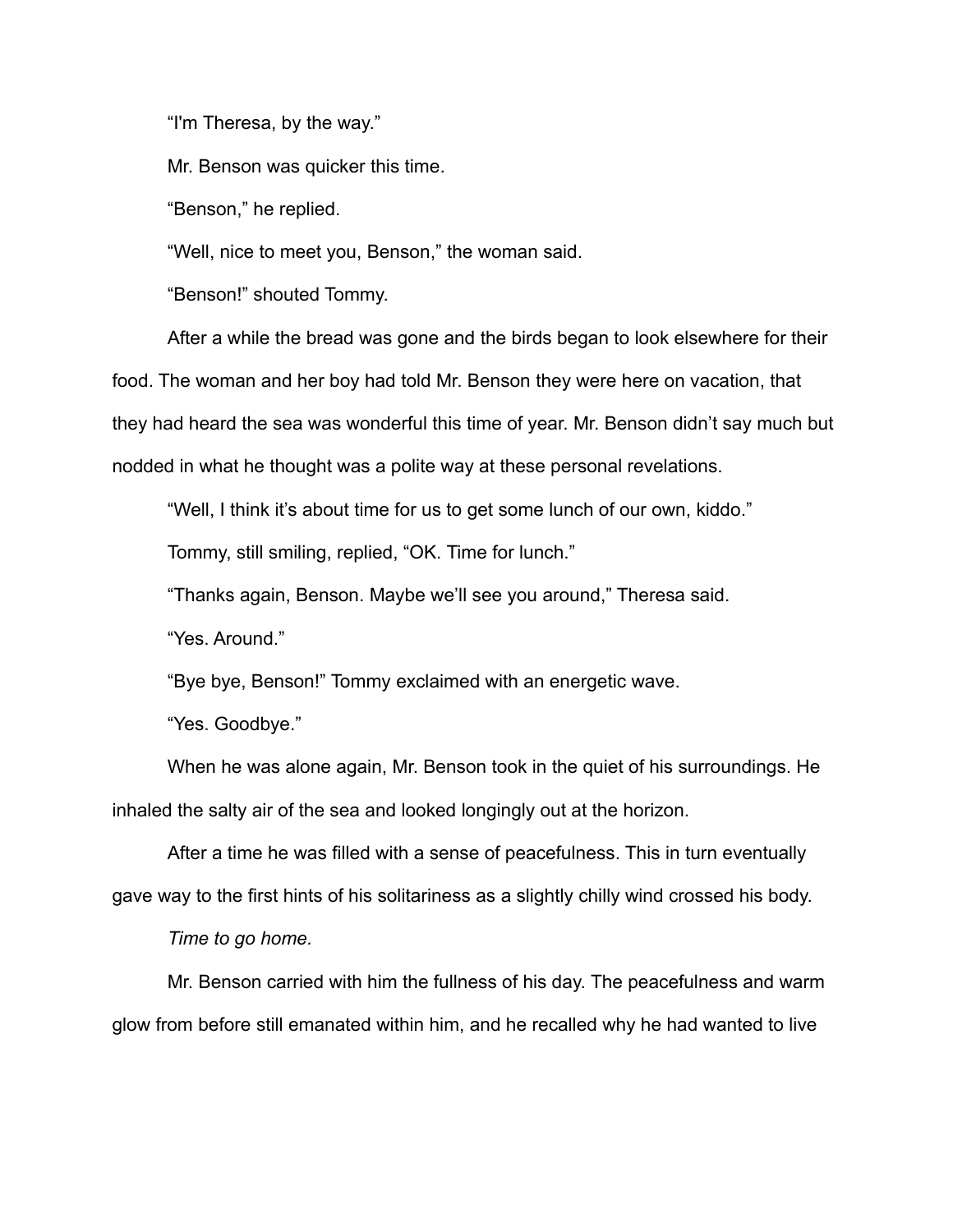by the sea in the first place. Memories washed in the back of his awareness like soft waves caressing his soul.

Inside, Mr. Benson took off his hat and tie as the sun turned orange-red and was swallowed up by the sea.

It had been an interesting day. He was still not quite sure what to make of it.

As night fell, Mr. Benson, having already finished his dinner and evening program, sat on the edge of his bed. He thought about the sea. About the boy and his mother. He did not miss his bread. He was glad he had shared.

For some reason Mr. Benson then decided to go to his dresser. He opened the top right drawer. Inside was an old, beaten postcard. He picked it up and looked at the palm trees and small beached boat on its face. A smiling woman in a bathing suit with curly brown hair waved with relaxed excitement.

He turned the card over and read.

*What memories! I'm so happy I got to spend this time with you, my dear. I'll always remember this chapter of our lives. Here's to many more adventures! Love, Rosie.*

Mr. Benson closed his eyes and breathed in deeply. The sound of the ocean outside mingled with the echoes of his past inside him. He seemed to feel content for a moment. Then he thought of Rosie, and his heart broke.

A small stream of tears came flowing down his cheeks. Soon other memories came flooding back to join them. Images of Rosie packing her bag. Of her telling him it wasn't him, that she still loved him.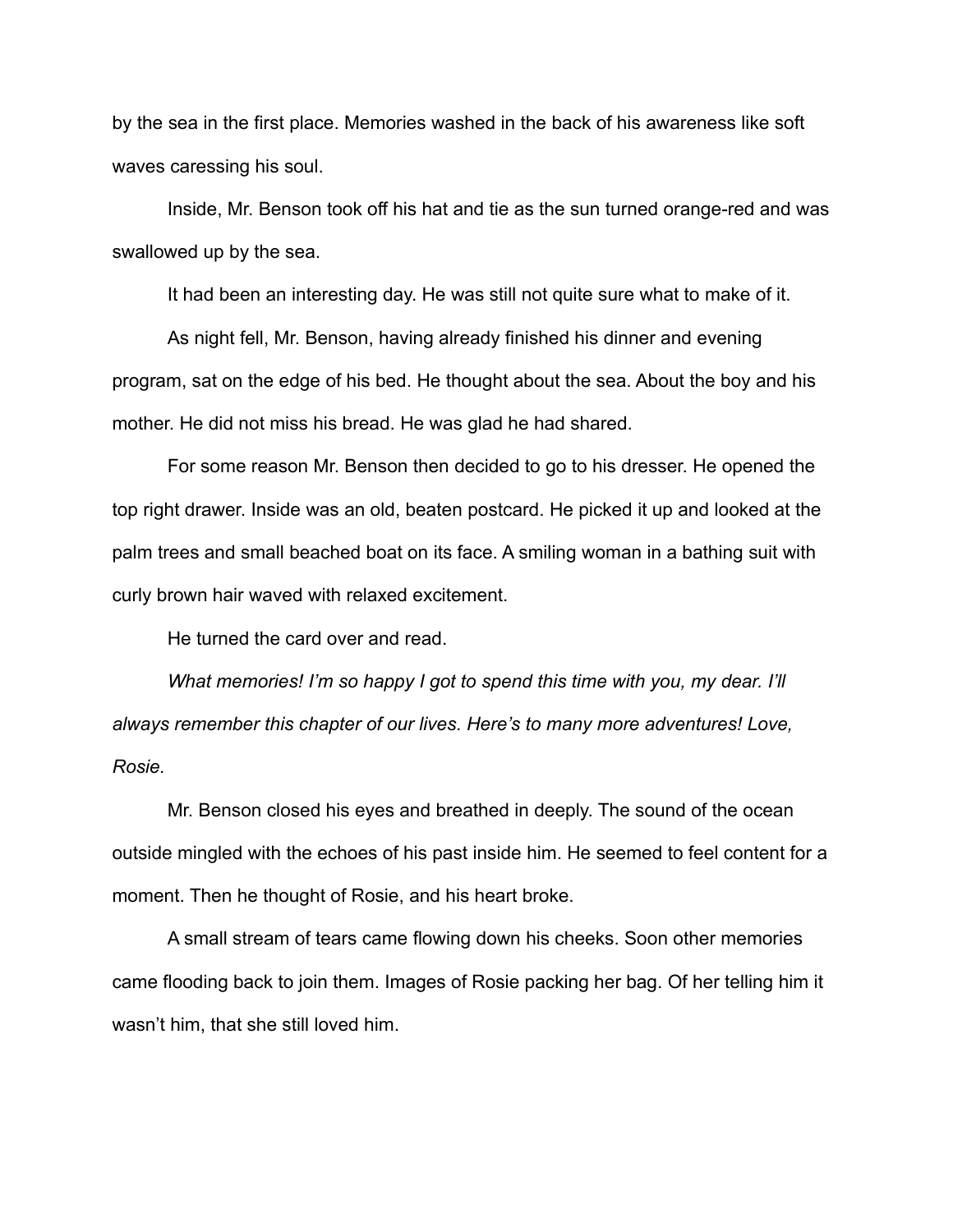"I just need to find myself, Benson. To try something new. There's just so much to see in this world."

He had said he could join her, that he wanted to join her, but she had said as gently as she could that she needed this chapter to be hers and hers alone.

He remembered the day she left, her car pulling out of the driveway. A sad smile drawn across her face. The dull ache and bewilderment of the reality of her leaving him forever.

He would sometimes wake in the night wanting to scream. He would toss and turn and wake with a start, shaking in a pain and grief he couldn't put words to. He sometimes dreamt of her.

Sometimes he managed to muster up all his powers of imagination and hope and convince some part of himself that she might come back one day. But deep down he knew this to be a lie.

Mr. Benson continued to weep softly to himself as he slipped into bed. It had been a wondrously strange day. His insides hurt and his metal frame seemed even more stiff than usual. He only hoped he could fall asleep.

Though possessed by momentary fear and swirling anguish, Mr. Benson's wish was ultimately granted as he fell asleep to the memory of the distant cry of gulls and the wash of bittersweet happiness in the waves of the moonlit sea.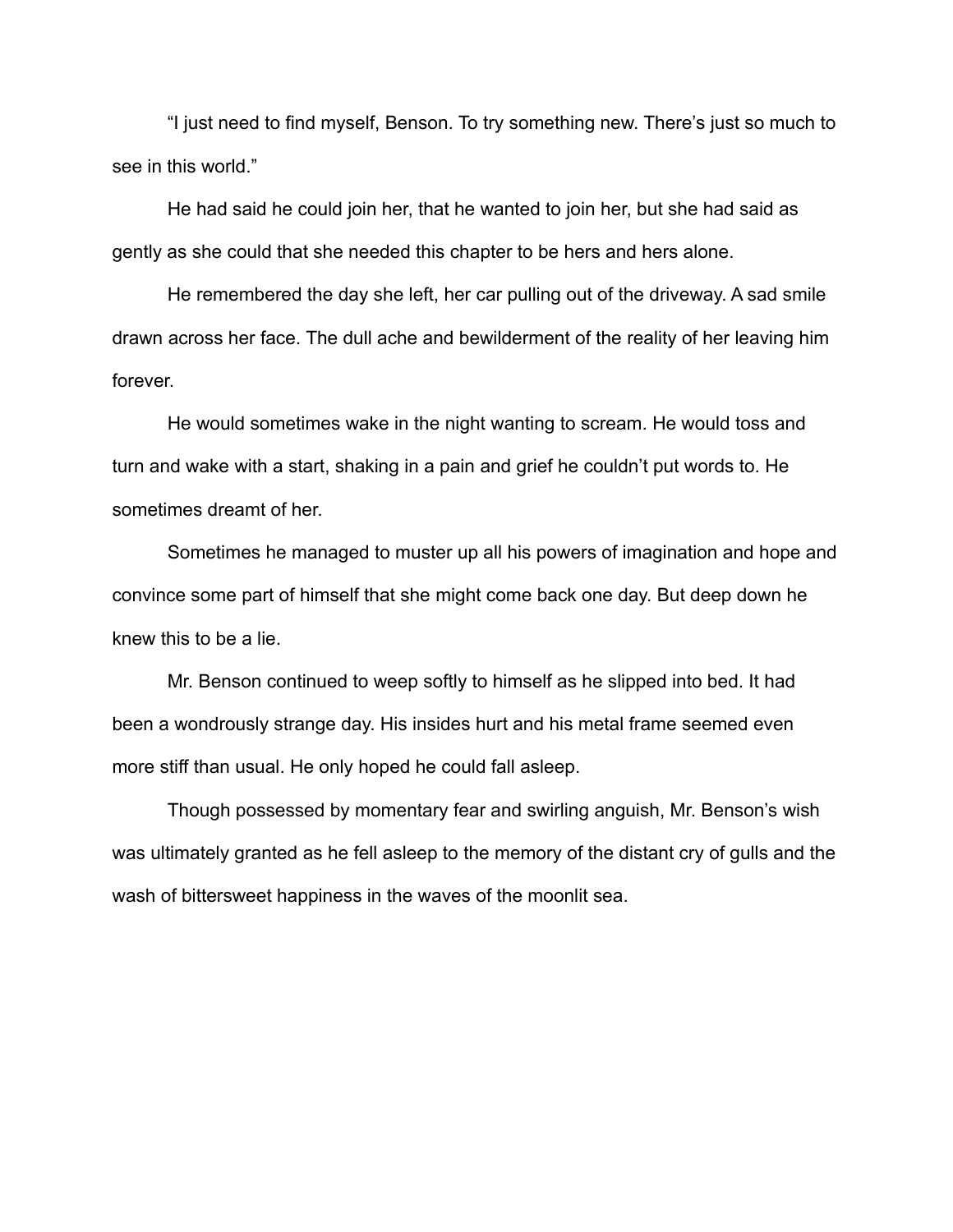### **Day Three**

Mr. Benson awoke the next morning feeling incredibly sluggish and infinitely sad. His insides felt like a piece of discarded bruised fruit. He had known for sometime that he was very unhappy, yet he had always managed to keep the bulk of these feelings at bay with a steady diet of routine and activity.

Now, with the recent thoughts of Rosie, he felt horrid. It was already 11:24. Far past the usual time for him to get out of bed.

*The gulls must be wondering where I am.*

Mr. Benson let out a tiny, tired sigh. He felt so *heavy* today. He couldn't seem to think of a good reason to get out of bed, even though he was a bit panicked by the late hour of his awakening and the fact that he might miss out on feeding the gulls if he didn't leave the house.

*Would it even matter?*

*Why do I even bother?*

*Surely they can fend for themselves...it's not like they'd miss me.* 

Then deeper still, a quiet, soft voice that Mr. Benson almost didn't notice.

*It's not like I matter…*

So he lay there for a while. Five minutes. Ten. Fifteen. Soon an hour had passed and still he lay there mired in the depths of his depression.

The world seemed a terrifying and lonely place to him somehow. Where did it all go wrong? He had been happy once. Couldn't he find that happiness again?

He had tried. There were other women, a smattering of friends. He had tried various hobbies. Painting. Woodwork. Even tennis.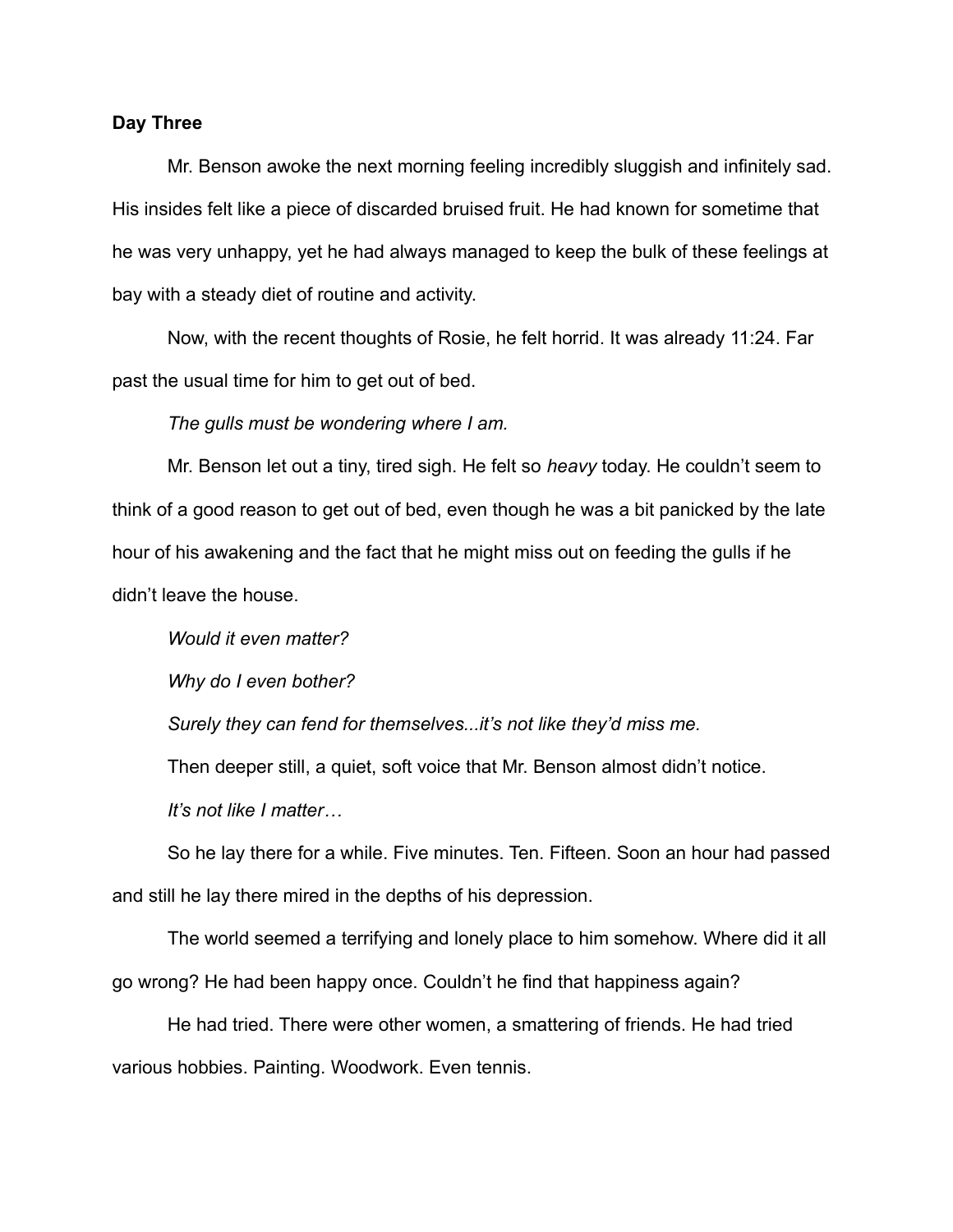Eventually he had given up on all these things. He saw them for what they were, passing interests and curious movements in his life that did little to nothing to touch the base feelings inside him. He felt almost like a ghost in his own life, acting and doing without anything really changing or possessing much meaning.

How was this possible? How had this become his life? Mr. Benson had always considered himself an optimist of sorts, one who would throw himself into the world with gusto with the underlying assumption that there would be a wonderful series of events, a wonderful world filled with wonderful people that would catch him and support him as he jumped into the marvelous fray of life.

When this didn't seem to happen even a year or more after Rosie left he begin to worry. Another year and he began to feel the onset of dismay, a rumbling of doubt that began to shake the foundations of his faith. Five years and he had begun to lose hope. He began to turn bitter, to curse whatever fateful force had abandoned him to this shell of a life. He had never wanted this, and he was getting older.

True, he still had years left if all went well. He was designed to last for many years more. But it's not as if he would last forever, and he felt fraught with concern that the best years of his life were passing him by.

Ten years and more had gone by since she had left him, and still he was alone. He wondered what he had done wrong. Or was life just broken, at least for him. Could one really not count on anything? It seems he was being asked to learn the painful lesson that life can very well indeed be filled with sorrow and hardship despite one's very best intentions and kindness of heart.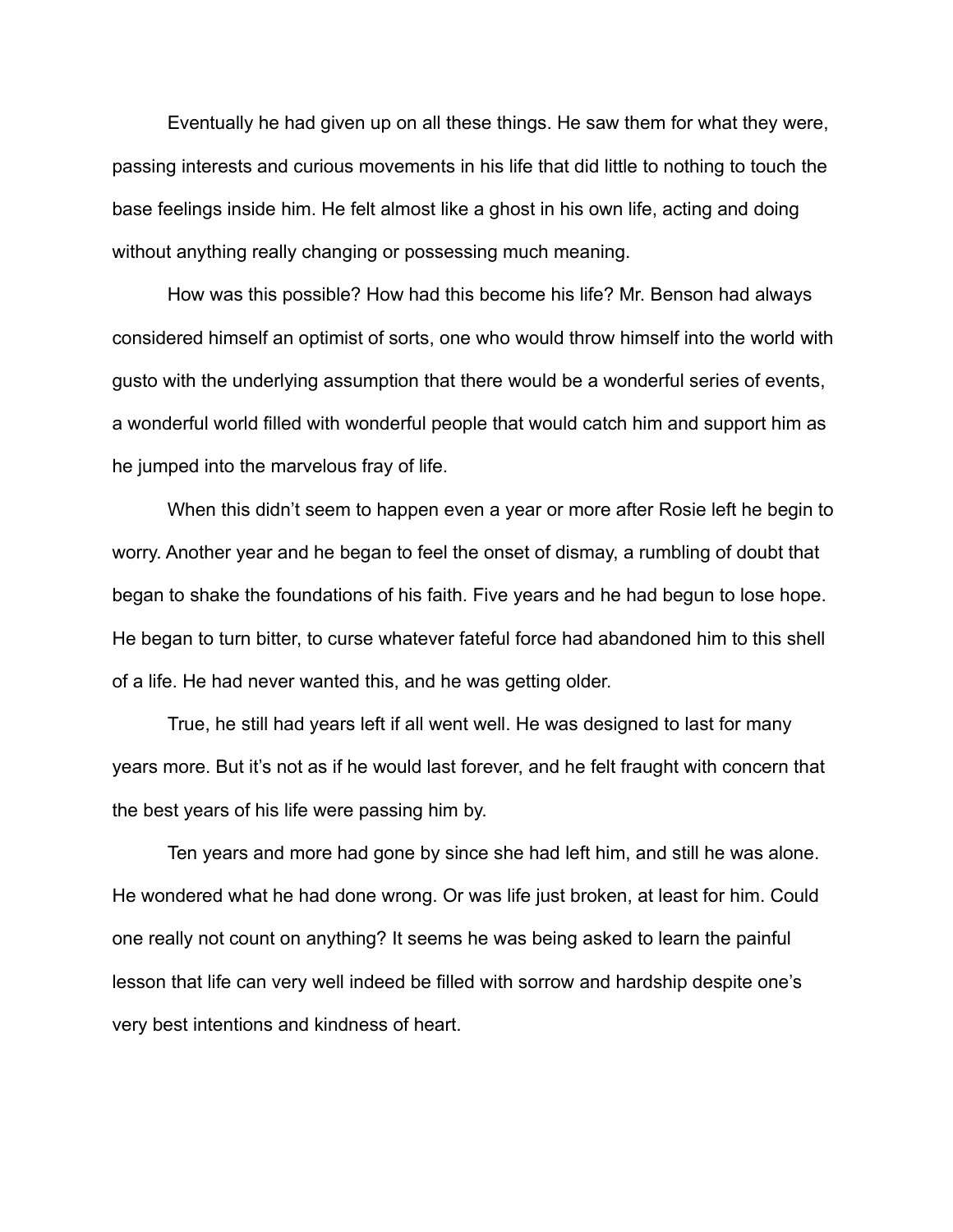Some took this as an opportunity to learn something. Mr. Benson found it very difficult to see things this way. Why couldn't life be happy? Why did that which he loved have to be snatched from his hands so cruelly? Where was the love and mercy in the world in such acts?

How could his every action lead him to no more than hollow victories? To checking off boxes on a list of things to try and do.

Friend. Check. Hobby. Check. Self Improvement. Check.

Yet inside lay a barren wasteland, and in the center he saw himself stuck next to a dwindling oasis in the center of it all, afraid to leave lest he die of thirst.

For Mr. Benson had eventually shut the door on his hope. Had let go of trying. Now his life was filled with achingly familiar, pre-planned routines designed to shut out the world of the living. To deaden his broken heart.

He didn't see it that way consciously, of course. No. He simply acted in the way that most made sense to him as he went about his life and all the sandcastles of his hopes were eroded or smashed by the indifferent sea of life.

Now something had awakened his feeling once more. It *hurt*.

It hurt just to *be*. He still couldn't believe how *heavy* he felt. Like the weight of time and forgotten innocence.

Mr. Benson sighed again and rubbed his salt encrusted eyes. He didn't like himself like this. He felt ashamed. He thought it was time to at least attempt to move. Maybe the gulls would still come to him after all.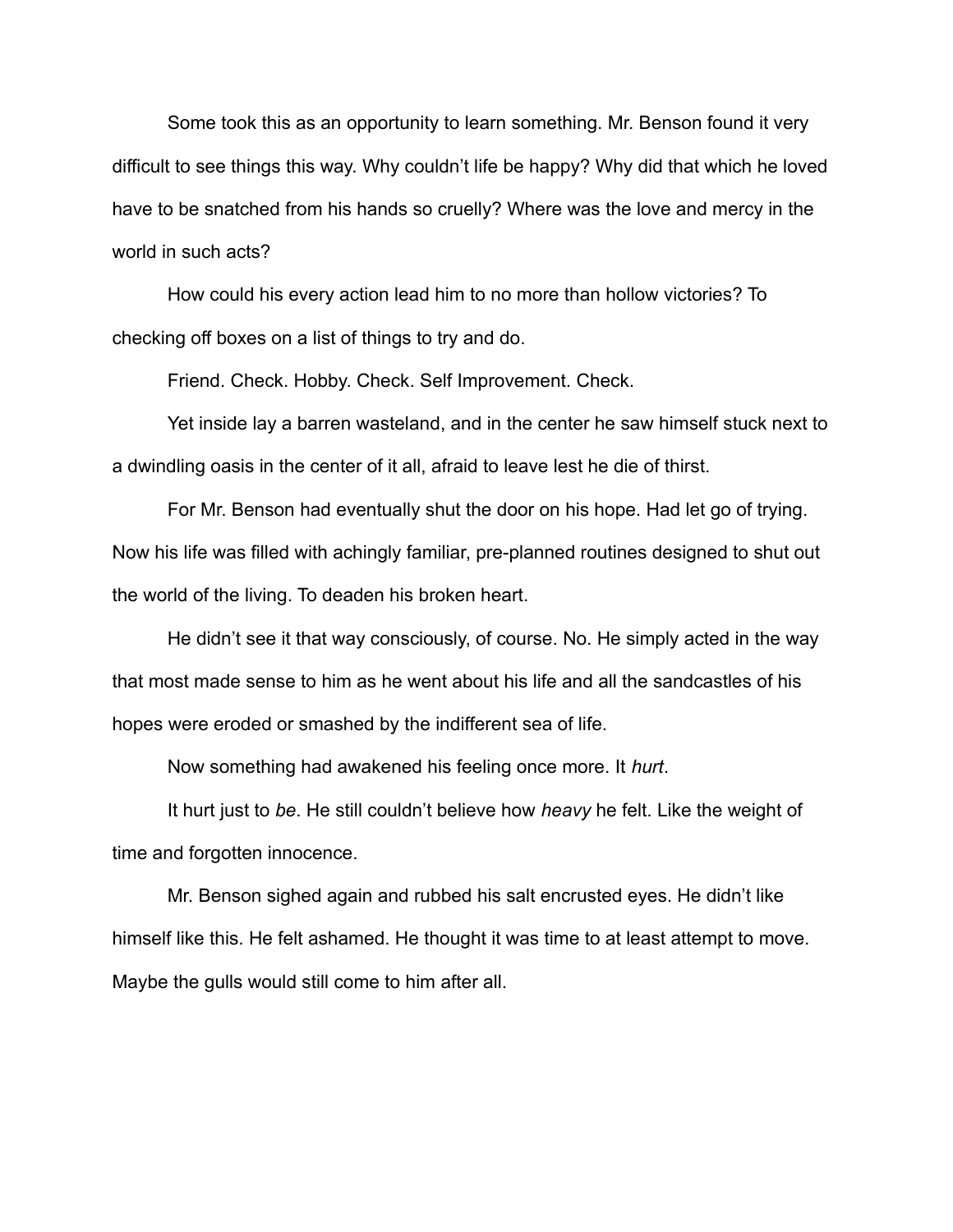So, summoning what effort he could, he began to push himself upwards and out of bed. The white cotton sheet dragged slowly over his body as he did so, making a soft shushing sound.

Sitting at the edge of the bed, Mr. Benson supported himself with his weak, sleep-heavy arms. His head hung downward, following the trajectory of his thoughts.

He thought he might cry again, but it was only the barest of whimpers. A small shudder of sadness that came and went without note in the empty chamber of his bedroom.

*Like my life…*

But Mr. Benson was nothing if not perseverant, so he eventually managed to shuffle his way into the bathroom, then into the kitchen. He stared into the refrigerator. He gazed blankly at the milk. Somehow it made him sad.

Soon he was on the couch, eating his cereal. The same crunchy, tasty, pleasing, completely unfulfilling breakfast cereal he ate every day.

He was about to click on the TV, but he stopped himself. He tossed the remote back onto the couch.

Instead he just sat there in silence. Dull murmurs of thoughts slowly grew within himself. He breathed in and out, a cold, metallic, quiet hiss.

*What the hell am I doing here?*

As expected, no answer came.

Mr. Benson still felt slightly panicky about the gulls. He felt somehow it was important to get out and feed them like he always does.

*Quick you fool! Before daylight dies!*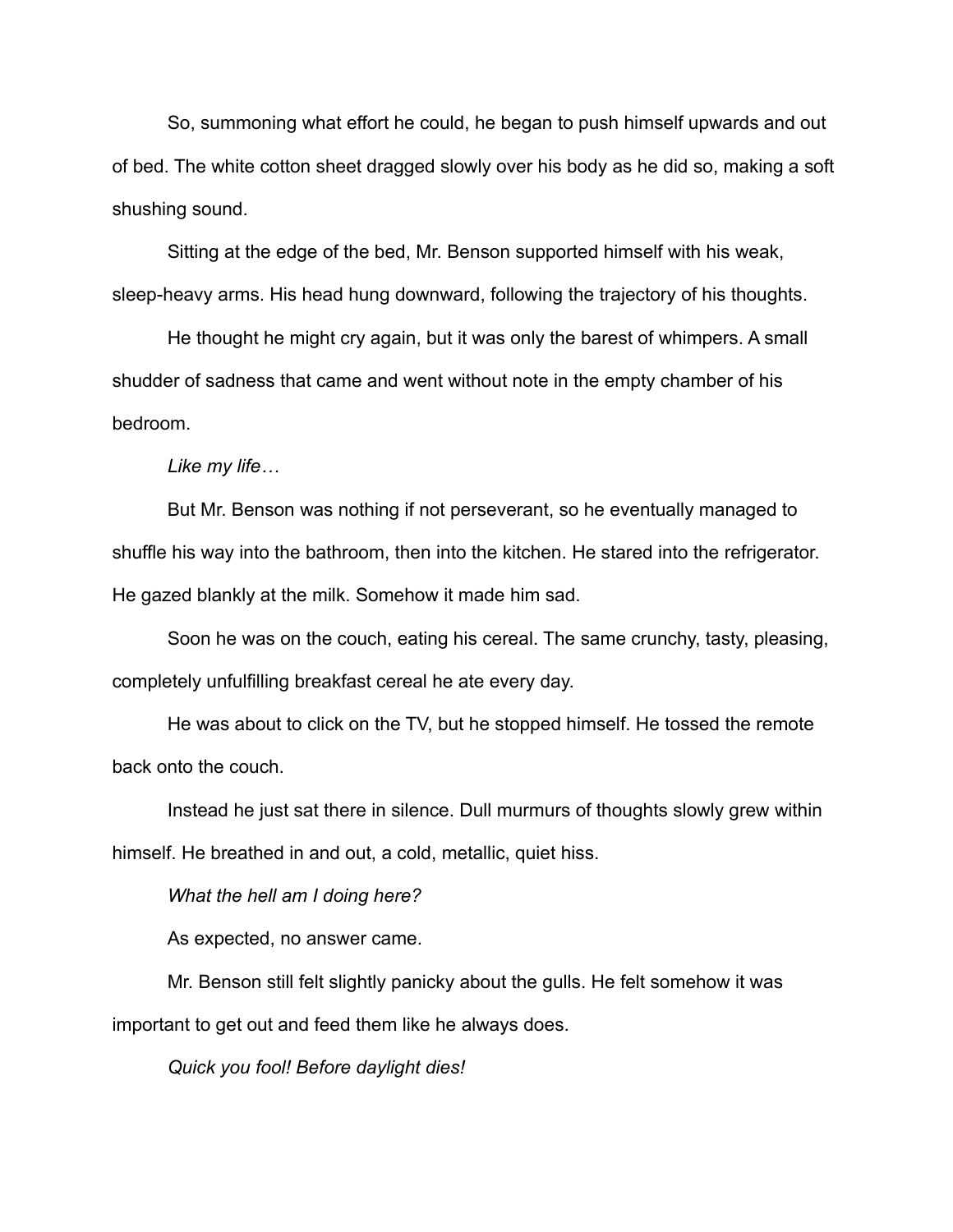Yet he seemed unable to muster the requisite strength to do so. Perhaps he had reached his breaking point. Perhaps he had finally been defeated by life, eternal champion over hapless mortals with illusions of reality and its promises.

*You win I guess…*

But Mr. Benson was also a bit of a fighter. He possessed a stubborn streak of sorts, or at least he had in many times throughout his life. For he had cared very deeply about a great many things, and he had been filled with hope and purpose once.

So with a wave of violent defiance his roused himself to stand on shaky legs. He shuffled once more to the bedroom to retrieve his hat and tie. Though it was but a few feet the strength that had surged within him was already dissipating and the bitterness and sorrow underneath came to visit him once more.

God he felt tired. So tired and old. Worn out. Beaten down. He hung his head and placed his hands on his hips to steady himself as he stood on the carpeted floor of his bedroom. He breathed heavily, the emotions of sorrow coursing through him, making it hard to move.

#### *Rosie….*

Mr. Benson squeezed his eyes shut and thought of her face. Of looking into her eyes and feeling love. His heart broke just a little more to think of it.

*Rosie...How could this happen? Where are you?*

The image of her waving sadly to him as she drove away played over and over in his mind, mixing with images of gazing up into her loving eyes. Mr. Benson felt like he was falling slowly in a dream.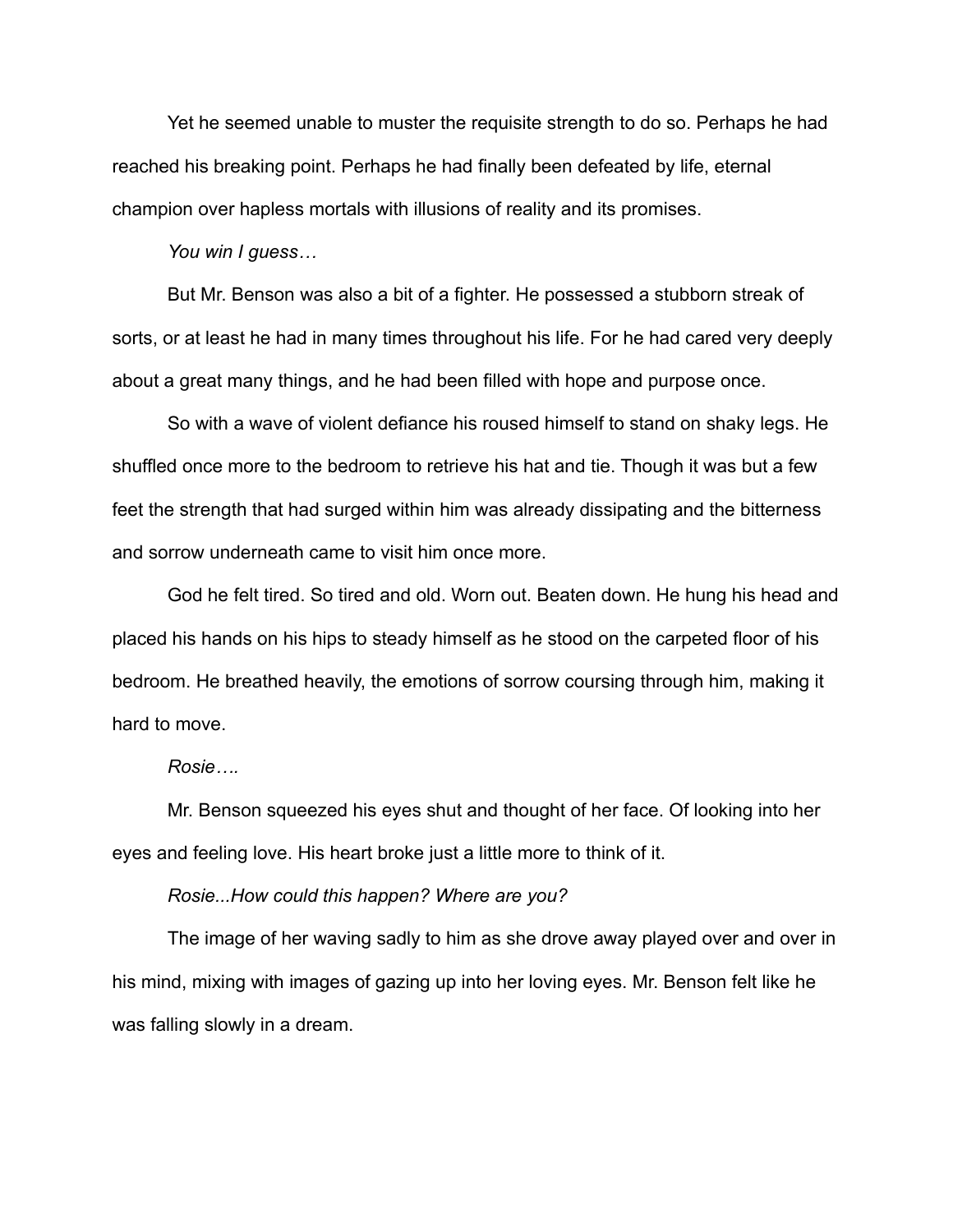Stark reality came back to him as he listened to the lonely sounds of his breathing in an empty room. Slowly he raised his head and scanned the room. Sunlight was still filtering in through the window and the curtains were blowing lightly in the breeze.

Soon Mr. Benson's eyes came to rest on his old weathered hat hanging from his hat rack. He stared at it. For some reason it always made him unbearably sad to do so. He pictured himself smiling and young, relatively tall and thin as he was, making his way out of the house and into the world. He imagined himself being gone from this world. He thought of the sadness and struggle that had so permeated his existence so often. It made some part of his soul weep to look at his hat and think of the loving person that came with it. Of his life filled with hope and despair and shattered promises and dreams. Of his innocent loving heart ripped to shreds by a world he had so trusted.

Yet onward he must go. So he grabbed his hat, put on his tie, and stepped outside into the light of the afternoon sun, clutching his daily bag of bread for the gulls.

Mr. Benson walked with a feeling of vulnerability, like a scared and lost child, on his way to his bench. His sad eyes held fast by creases worn from worry and distress were turned downward, his shoulders slumped. His usual steadfast way of being had been dissolved now that it was revealed for the numb defensive mask it was.

As he walked, the plastic bag of bread swayed delicately with his movements. It dangled from his tightly clenched fist like the inverse of a child holding a balloon. Pitiful and falling instead of joyous and surging towards the sky.

*The gulls. They might cheer me up.*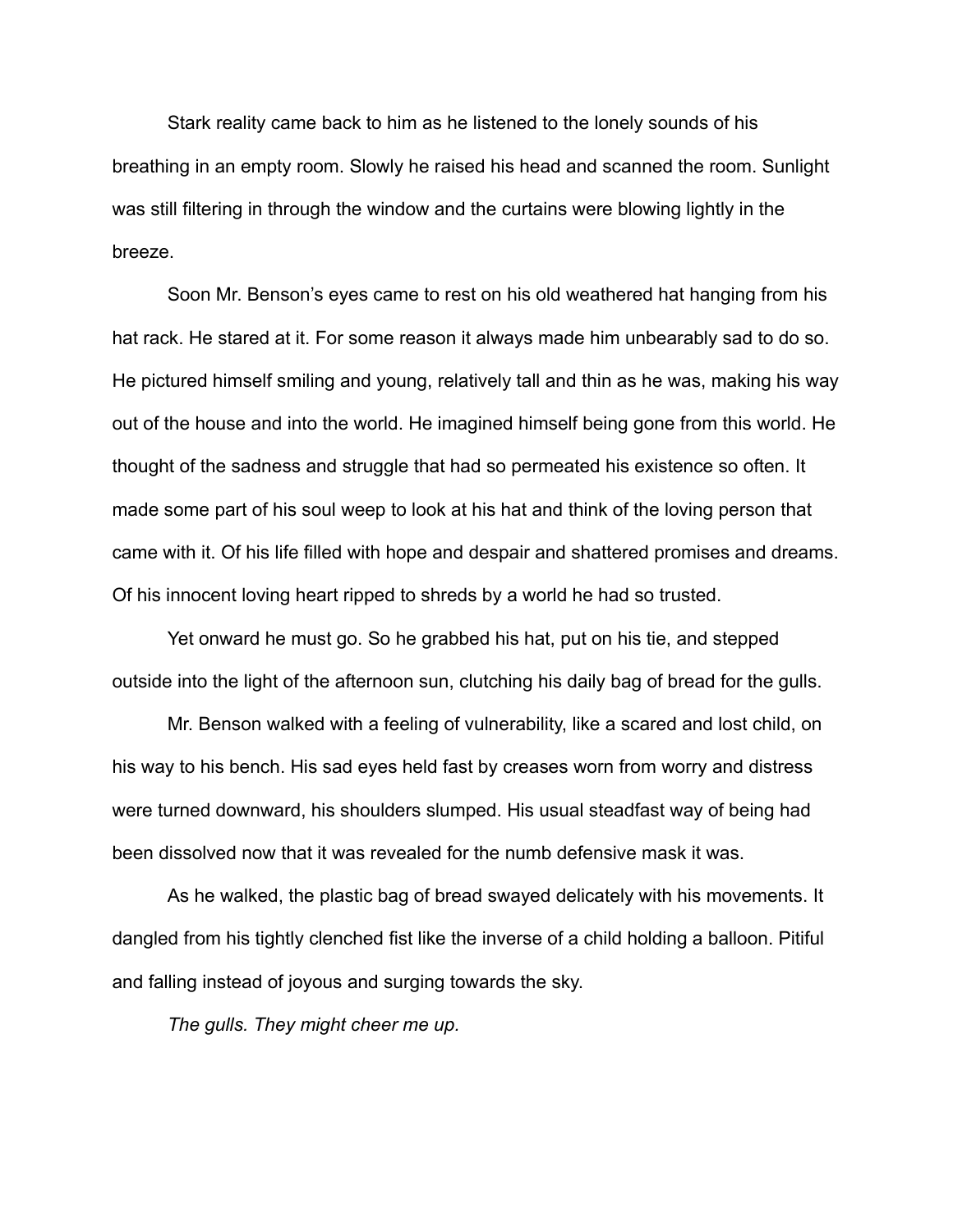In an instant this weak hope too was ripped from his infirm clutches as a bounding dog exuberantly tore the bag from his grasp. Mr. Benson fell to the concrete stunned and in shock. He tried to get up slowly but only managed to turn himself onto his hands and knees, rising just enough so that he could see the dog pitilessly destroying the promise of feeding his feathered friends.

#### *My bread!*

Soon the dog's owner came to shame and restrain the dog. But the damage had been done.

"I'm so sorry, sir," the man said as he helped Mr. Benson to his feet. "He just got away from me. Are you OK? Is there anything I can do to repay you?"

"Huh? Wha-? Oh, no. No, that's alright. Just some bread…" Mr. Benson quietly replied.

The man, who wore glasses, a light blue polo shirt, and light khaki shorts held tightly with a brown belt answered, "Well, again, I am sorry. I hope you have a good rest of your day."

The nasally tone of the man's voice drifted quickly away to be replaced by his fading footsteps and soon by the whooshing babble of strangers walking past and the ever flowing rush of the sea.

Mr. Benson slumped even further in a moment of self pity. Then he began to be concerned and feel exposed as a slight wind swept across him. He wrung his hands as he thought about what to do.

In the end he decided he couldn't bear to go back home. He may as well go and sit on his bench anyway. What else could he do?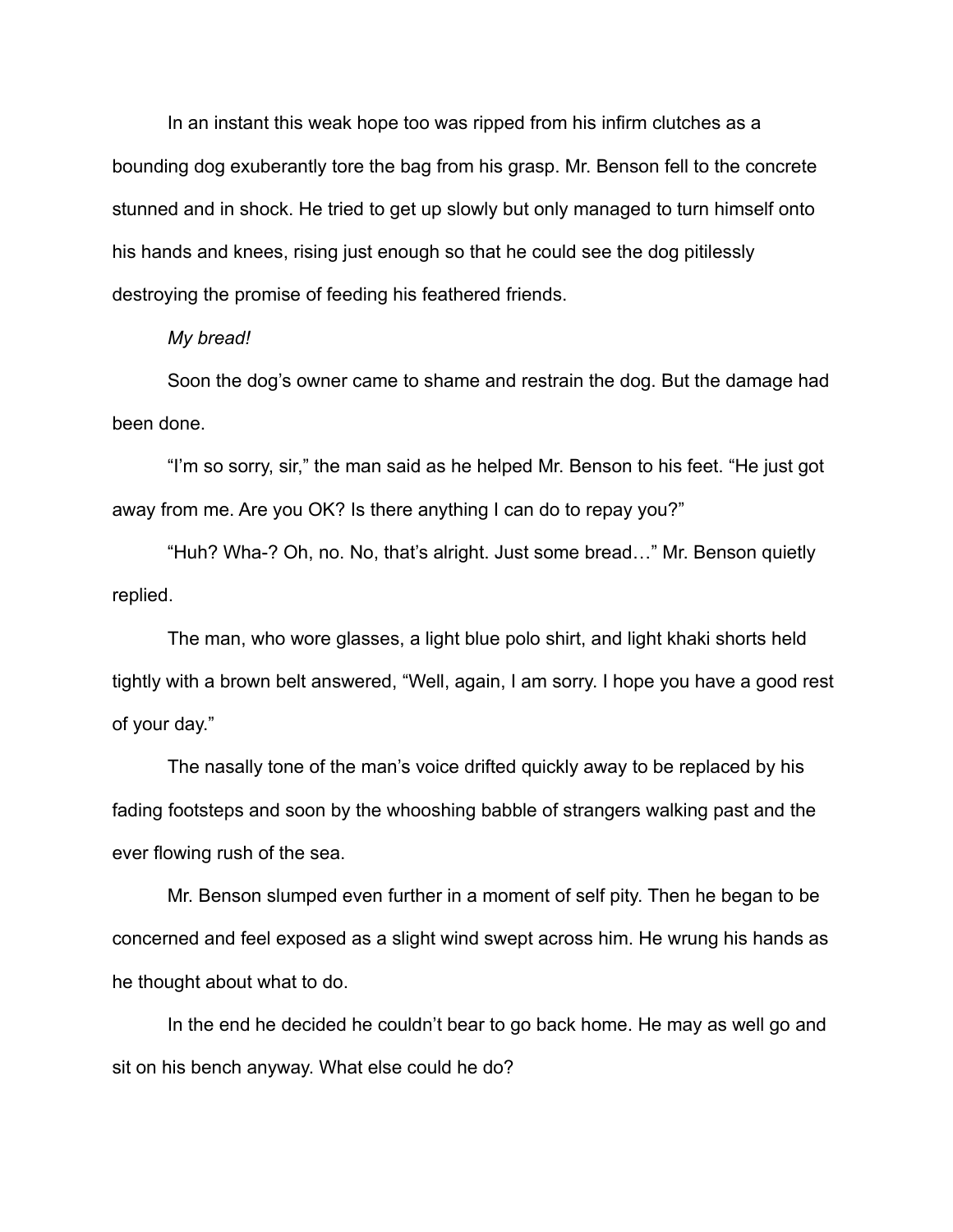*Why'd he have to take my bread?*

*Why does everything always turn out like this?*

*Why me?*

Sitting on the bench, he stared out at the sea. A gull or two came to stand next to him in curiosity, but it wasn't the same. Without the bread he was quickly revealed to be the useless object he was.

Mr. Benson realized the foolishness of his previous fantasies then. Of course they only came for the bread.

Yet it was nice to pretend for a while. To imagine himself the center of a small universe populated by cheerful and lively creatures. It was a fantasy filled with warmth and childlike jubilation.

Stripped bare, the illusion torn asunder, Mr. Benson sat and grimly chuckled to himself.

*Old fool.* 

He sat there for a while, saying nothing. The waves came in and went out, the cries of the gulls now colored in mourning and mockery.

Mr. Benson wondered what he would do now. He hadn't thought about any sort of change in so long, he felt at sea with the notion. What did he even *want*? What *could* he do?

Soon the timid tendrils of searching for some kind of purchase with which to base a new life were scared away into the darkness by the sudden crashing of a voice bursting into the silence.

"H'lo, Mr. Benson!"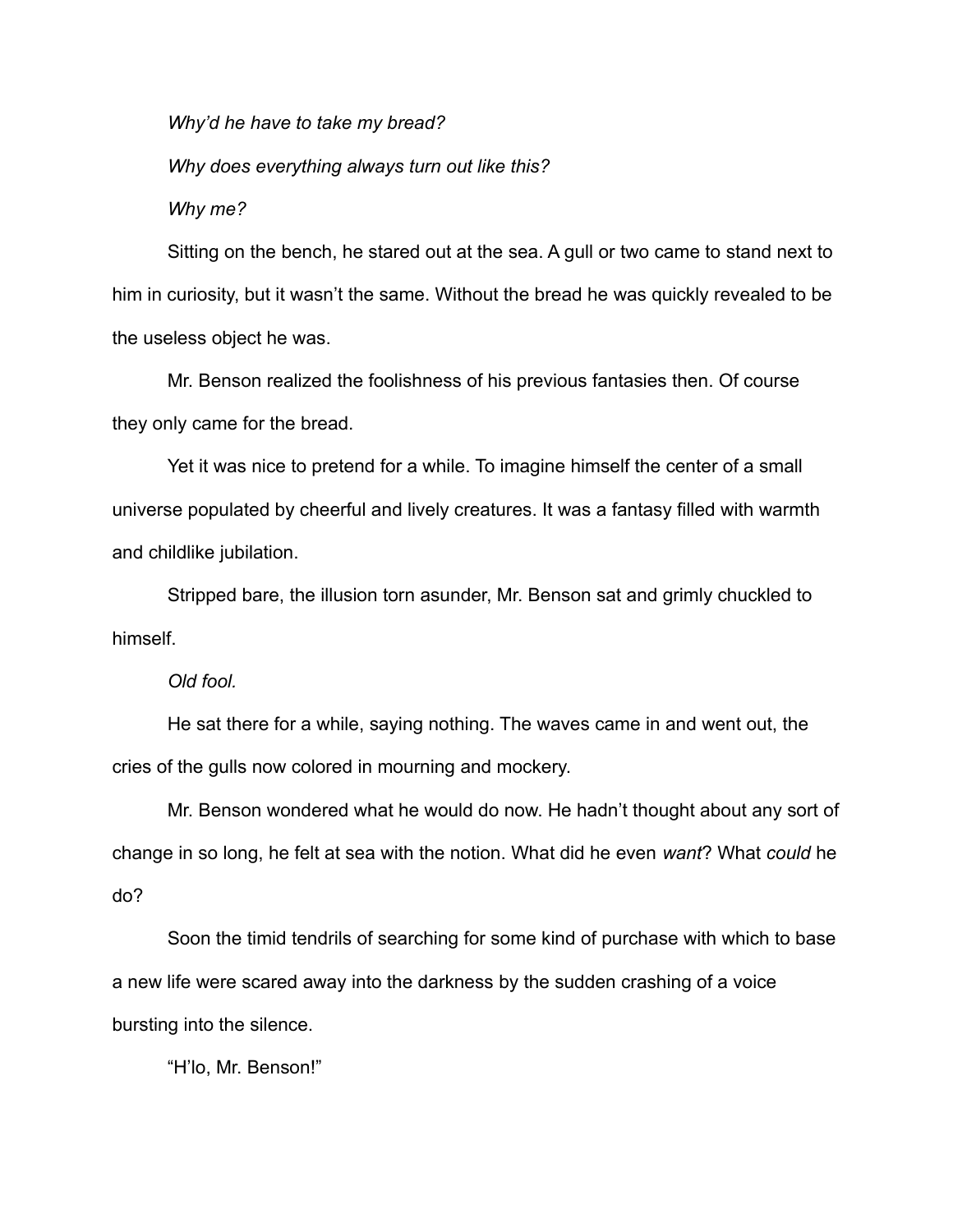Mr. Benson's head creaked as he slowly turned to look down at Tommy. The young boy's face was beaming with youthful joy. His innocent smile almost pained Mr. Benson to look at still, yet now the pain was sweet, like the beauty and aroma of a rose after the prick of the thorn.

"Hello, Mr. Benson, it's nice to see you again, isn't it, Tommy?" Theresa said.

"Yeah! Benson!" Tommy replied cheerfully.

Mr. Benson felt on the verge of tears. But he thought that his salt encrusted eyes had seen enough wear and tear for one day, so he tried to keep them in. Still, he felt the waters rising within his heart.

"It's nice to see you both too," Mr. Benson started, "Very nice indeed."

After a very brief interlude filled with a chorus of met smiles, Tommy asked, "Wan' feed the birdies, Mr. Benson?"

Mr. Benson couldn't hold it in any longer. The delight and joy he felt filled his heart past the brim, and a tear or two rolled slowly down his metal cheek.

"Yes, Tommy. I'd like that very much."

So he went to reach for his bread, and that's when he remembered. Horror and sorrow rudely intruded upon his happy world then.

He turned to Tommy and said, "I- I'm so, so sorry, Tommy. But I don't have any-."

"Bread!" Tommy shouted, proudly producing a small bag that waved like a flag in the breeze from his fist.

"Oh, Tommy! Thank you!" Mr. Benson cried.

Tommy laughed, and together they began an afternoon filled with delight.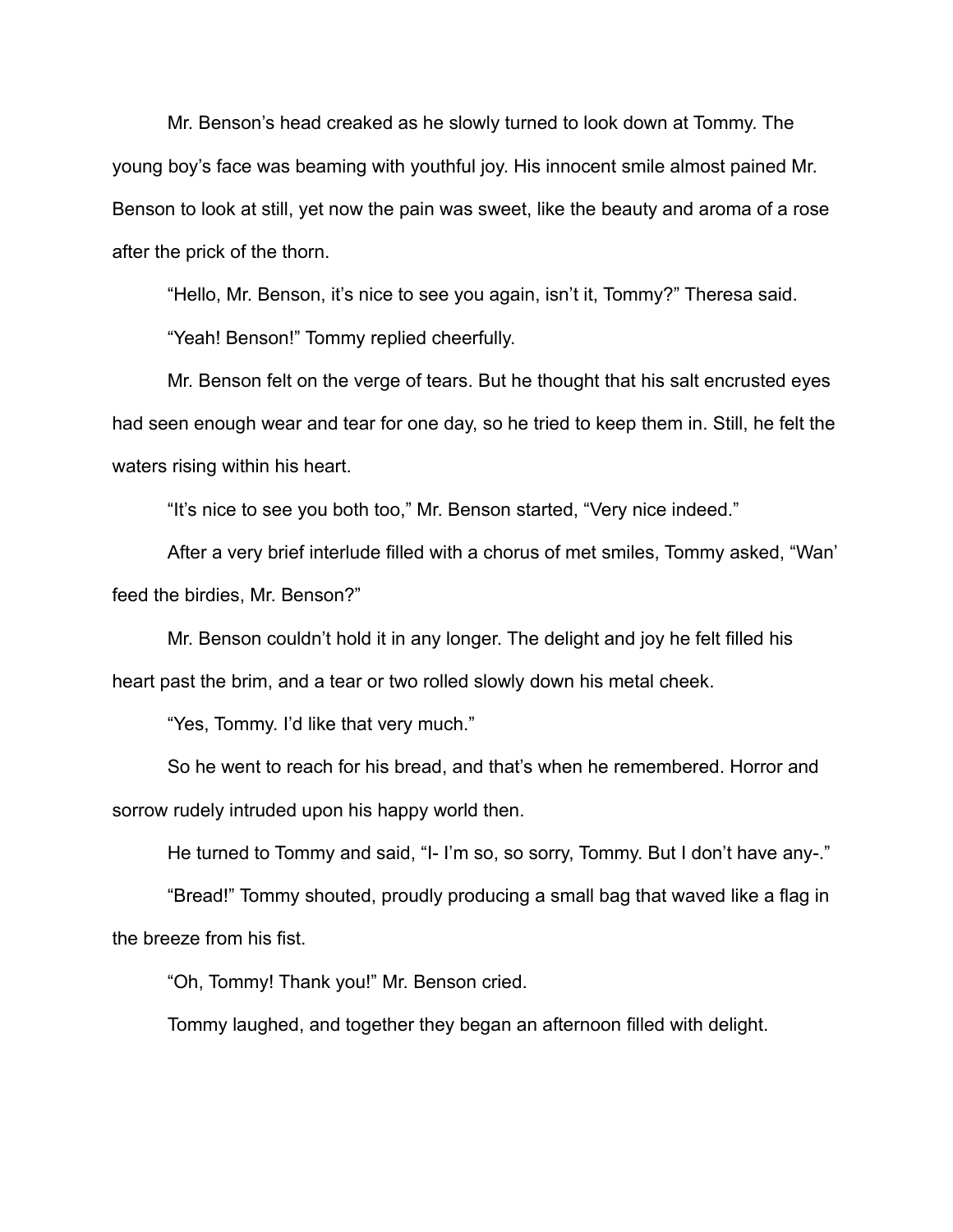That afternoon, they continued to feed the gulls until the sun's red rays stretched far across the sea. By the day's end all were overcome by the pleasant and tired contentedness that comes from a day well spent in the company of friends.

When the time came for goodbyes, all were sad. But their lives had all been subtly changed for the better.

"We're sure going to miss you, Mr. Benson." Teresa said.

"Benson!" Tommy ran up to Mr. Benson and squeezed him mightily. The old robot bent down and gently embraced the young boy.

"I'm very glad to have met you both." Mr. Benson replied. "What will you do now?"

"Oh, we're back home for a while after this. Back to school and work and all of

that. It's been so lovely here, but I guess it's time for us to go." Teresa answered.

Mr. Benson nodded his melancholy understanding.

"How about yourself? What does Mr. Benson do when he's not feeding the seagulls?" asked Teresa.

Mr. Benson breathed deeply and thought. He had no idea what he would do next. He barely knew what he was doing with himself right now!

"Oh maybe a bit of this, a bit of that." He answered.

Teresa smiled politely. Tommy announced his charge with another rousing shout of "Benson!" before rushing in for another fierce goodbye hug.

When they had said their final goodbyes and the two travelers had vanished from sight, Mr. Benson felt a ping of sadness. Once again he felt the cool air from the sea swirl around him, reminding him he was alone.